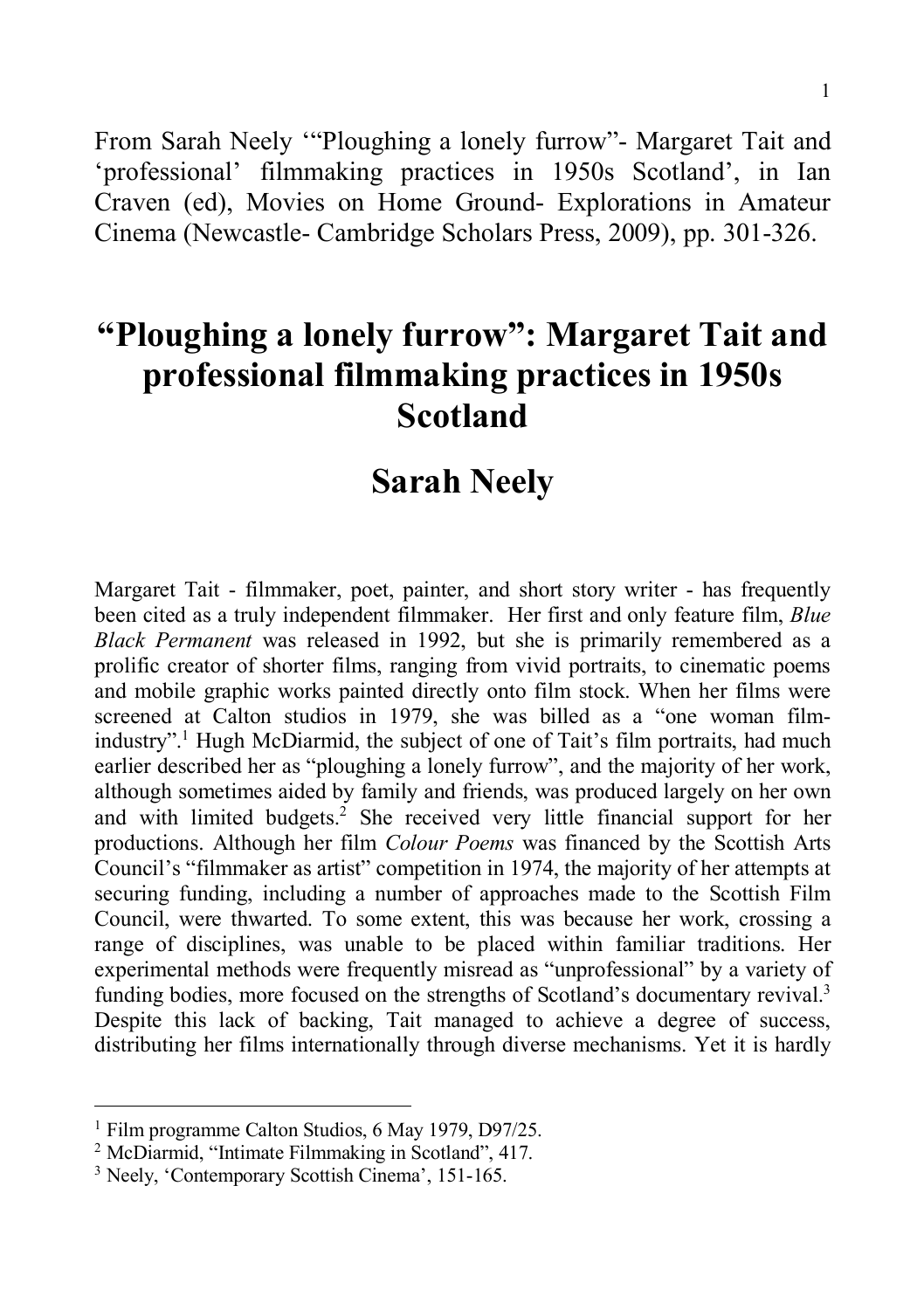surprising that the oversight of her work on a funding level in Scotland, is reflected in the filmmaker's absence from critical histories of Scottish cinema.

Tait's work could also be read as part of a more general and problematic history of the critical reception of women avant-garde artists, a reality that has prompted a number of feminist initiatives to begin the recovery of a fragmented film history. As various commentators have noted, the material most at risk of being lost is often driven by personal, intimate narratives dealing with issues perceived as having lesser val////ue than those deemed to be of cultural, "collective" importance.4 As with Tait, such filmmakers also often risk being overlooked because of difficulties in identifying their work within existing genres or filmmaking practices, and their often attendant designation as "substandard" with reference to aesthetic as well as technical measures. Robin Blaetz has countered such instincts, and criticised the narrow-vision of previous film scholars for not realising that the play with focus, the haphazard framing, the disjunctive editing, and the often abbreviated length, found in the films of Gunvor Nelson, Chick Strand, and others working in the 1960s and beyond, were not signs of incompetence, but marks of a radically different vision, often exercising remarkable influence on other filmmakers. It is only in the past several years that Marie Menken has been credited with influencing Stan Brakhage and others, many of whom have been lionized for half a century for displaying Menken-like qualities, while she herself was forgotten, and her own films allowed to disappear.5

Like the avant-garde filmmakers mentioned earlier, Tait's work focused on the particular and the personal. Like other non-narrative films that explore the materiality of the medium, their primary focus is not to attempt to address issues of national identity. Tait's oversight can be seen as part of a general issue around the invisibility of avant-garde filmmakers within studies of Scottish cinema where artists are relegated to an international framework lying outside the radar of the national and are often marginalised because of their inability to contribute to the debates around national identity.<sup>6</sup> Similar to the critics' misreading of Nelson and Strand's work as unprofessional and therefore incompetent, Tait's work has often been described as "amateur" in the most negative sense of that term. When she sent her work to BBC Scotland in the 1960s, the response was simply that the "filming and editing were technically inadequate" and that it was "difficult to find a theme of interest". Interestingly, from local perspectives, it was also suggested that she try furth of Scotland, or more specifically, London.7

In many respects, Tait's methods of working encapsulated those of the "true" amateur. Essentially she was a one-woman show, although freelance assistance

 <sup>4</sup> Rabinovitz, "The Future of Feminism", 42.

<sup>5</sup> Blaetz, "Rescuing The Fragmentary Evidence",154.

<sup>6</sup> Morgan, "Life On The Margins".

<sup>7</sup> Letter to Alex Pirie from Finlay J. MacDonald, BBC Scotland, 20 June 1967, D97/2.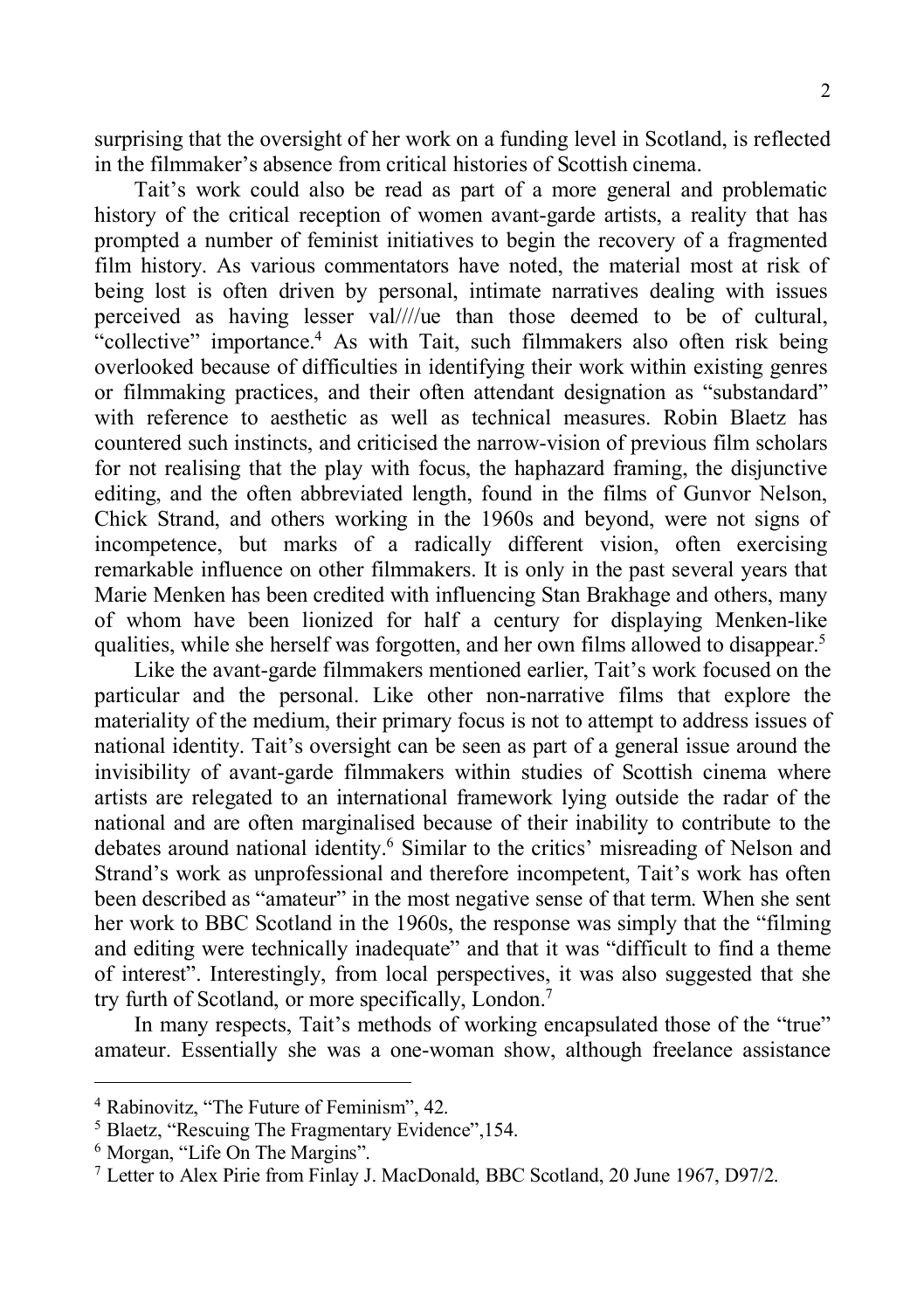was very occasionally brought in. Production was often protracted, and assembly driven by opportunity rather than deadline. On average she produced one film a year, but like many amateurs, would have several projects in various developmental or production stages. For some films, it would take a number of years for her to collect the material necessary for their completion. At the same time, her activity emulated professional models in certain respects, and sought to exploit the output commercially, if only to fund further filmmaking. Whilst she sold prints to various organisations however, she rarely garnered profit from her activities, and her company, Ancona Films, continually worked at a deficit. Although her films were included in a number of international filmmaker tours, she also frequently organised exhibitions of her own, screening her work locally. This essay traces Tait's earlier filmmaking practices, and the fusion of amateur and professional instincts which constituted her formulation of an "independent" film practice. Although Tait did not align herself with organised amateur filmmaking in Scotland, the account will consider her work in relation to the general critical debates around the nature of amateur versus professional filmmaking.

## **Continental Optimisms**

Like many other amateur filmmakers, Tait's work seems to have gained impetus from wartime experience, and to have developed post-war on return from service. Shortly after qualifying in medicine, she had joined the Royal Army Medical Corps, before serving in the Far East from 1943-1946. It was there that she became increasingly interested in photography, and time spent in the region would provide material for a number of scripts and stories, which would be developed later in a wide range of forms. Upon her return, she enrolled in a night class at the Edinburgh College of Art, moving to London the following year, where she was engaged in a number of writing projects. The most conspicuous output of the stay was a novel, *The Lilywhite Boys*, drawing upon her experience of being stationed in Jhansi, a city in northern India that served as a recuperation point for troops returning from Burma.<sup>8</sup> A manuscript was eventually sent off to publishers who were unresponsive, citing the current glut of war novels as cause for rejection. After a few years, Tait moved on to Perugia's school for foreigners, improving her Italian for a year, before enrolling in The Centro Sperimentale di Cinematographia, in Rome, where she studied from 1950 to 1952.

Tait's presence at the Centro must have attracted a certain attention, for upon her return to Britain, Gavin Lambert approached her to arrange a screening of student films produced in the school for the London Film Society. The previous

 <sup>8</sup> The Lilywhite Boys, unpublished manuscript, D97/33.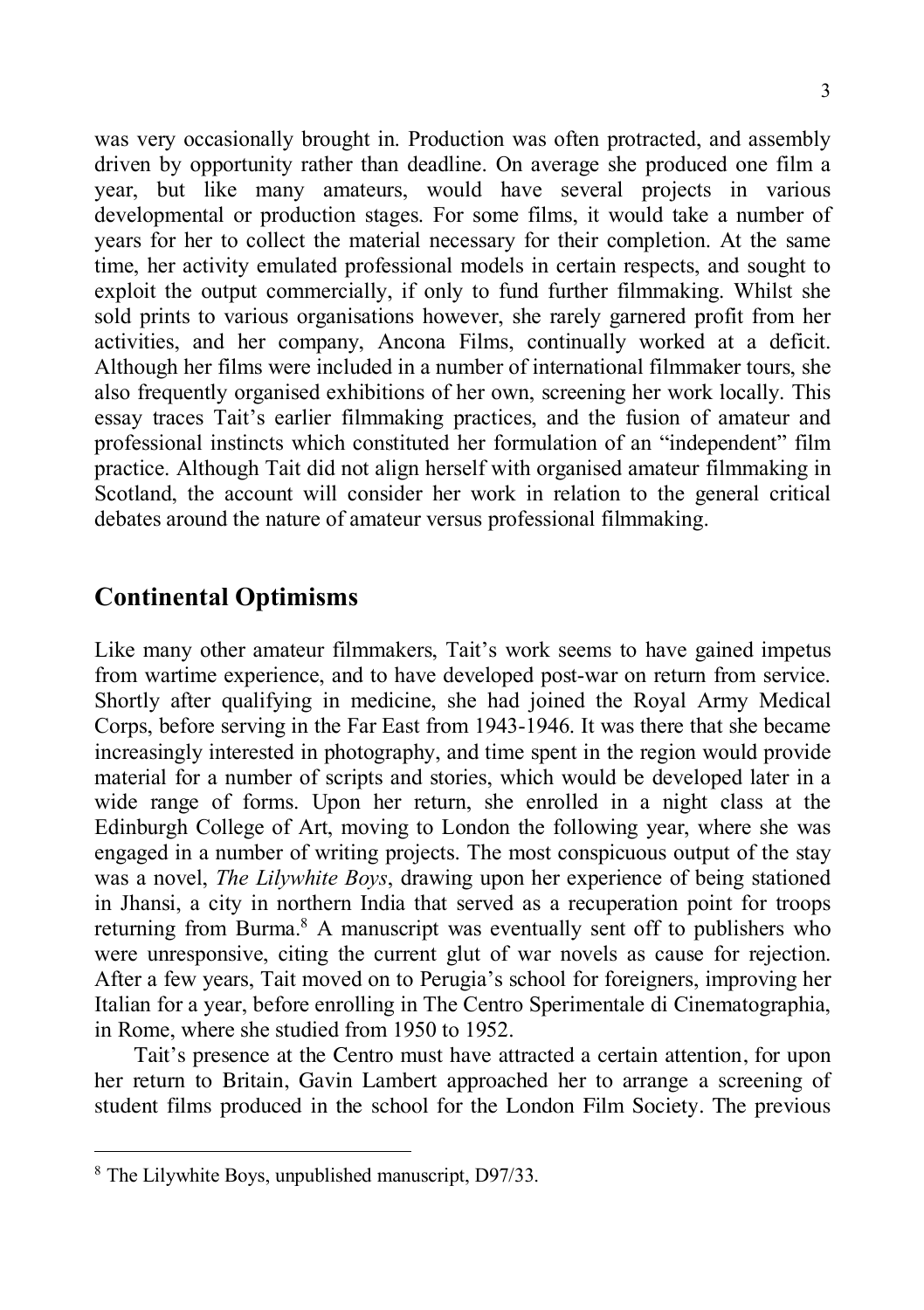year Lambert had written a lengthy account of post-war Italian cinema for *Sight* and Sound, and perhaps because of this, also requested that Tait write a short article on the works that might contextualise the screenings, and possibly find publication elsewhere. Although the article never appeared in *Sight and Sound*, it may well have been used to accompany the Film Society screenings. The surviving account captures Tait's optimistic mood after returning to Britain. She writes:

Rome is a centre of cinema, that is of cinema as an art even more than of cinema as a speculative enterprise. The people are enthusiastic about the cinema; they love films and the comments one overhears in bars and restaurants are critical and a good deal more adult that the "Who's in it?" type of discussion I seem to have heard so much of. Intelligent persons discuss cinema as elsewhere they discuss literature or painting. This status of being a "centre" is kept up, and subject matter for the discussions is provided by the liveliness of production here. There are always two or three important directors making important films as well as countless minor productions going on. And everybody knows about the films in production, - indeed one meets the companies filming in the streets all the year round. There in the Piazza di Spagna was Emmer making his "Le Ragazze della Piazza di Spagna", while at the top of the stairs Fellini was shooting another film, and at the same time De Sica, taking a rest from directing, was acting in "Buongiorno Elefante" in a suburban street.<sup>10</sup>

Within this heady atmosphere, Tait forged a number of friendships that would prove influential throughout her own career as filmmaker. For the production of her first projects, *One is One* (1951) and *The Lion and the Griffin* (1952), she collaborated with fellow Centro students Peter Hollander (later worked a documentary filmmaker for United Nations), and Fernando Birri (now an established director and co-founder of film schools in Argentina and Cuba).

After leaving the Centro, Hollander and Tait established the production company, Ancona films, named after lodgings in the Via Ancona, Rome. Early letterheads for the company cite offices in Rome, New York (where Hollander resided), and Edinburgh. Later, promotional materials list only the offices from which Tait worked in Edinburgh's Rose Street from the 1950s, until relocating to her native Kirkwall in 1974. She would remain there, making films, until her death in 1999. Electing to work from Edinburgh, but especially from the Orkneys, was frequently a source of amazement for fellow practitioners, puzzled by both her desire and ability to produce films in locations remote from the centre of industry activity. In a letter written to Tait in 1982, Lindsay Anderson commented on the frustration she must have felt working outside of London where all of the

<sup>&</sup>lt;sup>9</sup> Lambert, "Notes on A Renaissance", 1951, and "Further Notes on a Renaissance", 1952.

<sup>&</sup>lt;sup>10</sup> Tait, "Independence: Small Budget Production in Rome", 1.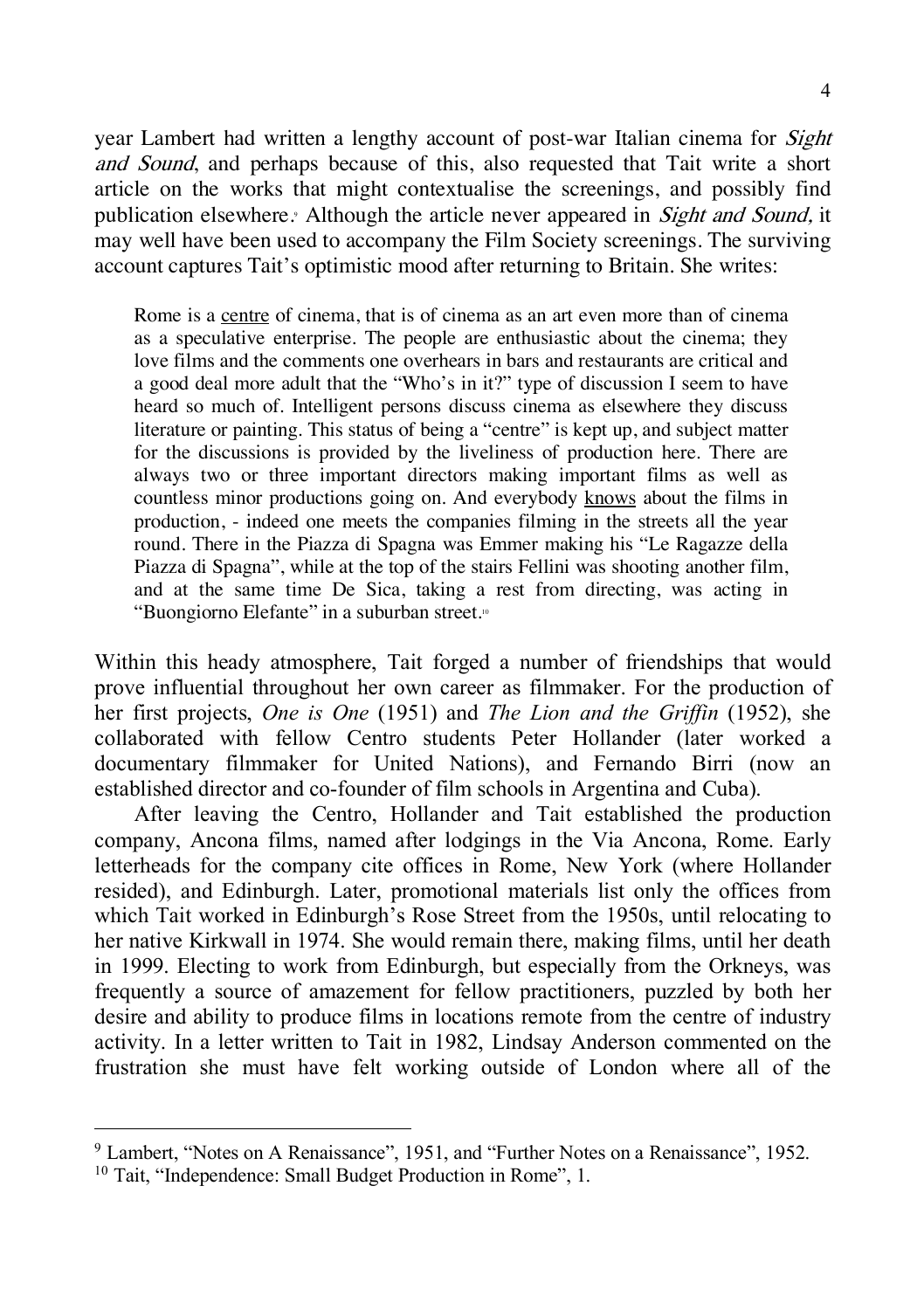"wheeling and dealing" occurred.<sup>11</sup> Her Ancona films partner Peter Hollander encouraged her, at various points in time, to move to London. Although Tait resisted such encouragements, exploring working methods that allowed her a greater deal of freedom in this sense, the contacts made in film school would form an essential basis for the success she achieved in distributing her films internationally.

The 1950s proved a particularly active period in Tait's filmmaking career, and fuelled by the optimism generated by her time in Rome, she produced a variety of films that serve as early indicators of those to come. The desire to master basic skills is combined with excitement about exploring new possibilities. Whilst many of the results seem exploratory, they also represent disciplinary exercises, as her developmental notebooks remind us. Here shot lists appear, later edited and responded to, and commented on by herself - to herself. There are also notes on editing, which are later responded to - after a job has been done. In relation to the making of Orquil Burn (1955), Happy Bees (1955) and The Drift Back (1956)<sup>12</sup> for example - the films to be discussed in this essay - Tait expressed the importance of knowing the medium, confirming that she had "learnt a lot about camera movements in making these films even if the ones I have used are very conventional".<sup>3</sup> Overall the notebooks confirm the time period as particularly crucial to the development of Tait's approach to filmmaking. Her interest in experimental possibilities, alongside ambitions to master standard technique, and a surprisingly open-minded approach to more commercial ventures, provides a fascinating case study of tensions between amateur and professional impulses evident in the work of many "non-professionals". Tait pursued commercial opportunity thereafter whilst guarding her independence, always mindful of the balance to be struck between the supposed "integrities" of amateurism, and the economic necessities of engagement with professional bodies. In a brief statement of intention, Tait reveals her belief, for example, in the virtues of smaller budgets, and describes a plan to follow the Italian method of working that would avoid the hazards later encountered by the neorealists, "forsaking their post-war economic way of working."14

Balancing ambition and economic necessity often proved difficult. Although she did manage to accrue funding from various sources, Ancona films operated at a significant loss. For the most part, her films were supported from her own earnings

<sup>&</sup>lt;sup>11</sup> Letter from Lindsay Anderson, 22 Feb 1982, D97/25.

<sup>&</sup>lt;sup>12</sup> Although the date given to this film is 1956 in several different sources, Tait completed this before *Happy Bees* and *Orquil Burn* dated as 1955. According to Tait's notes and details of their first screening dates, *The Drift Back* was completed before or at least around the same time.

<sup>13</sup> Tait notebooks, D97/3.

<sup>&</sup>lt;sup>14</sup> Tait notebooks, D97/38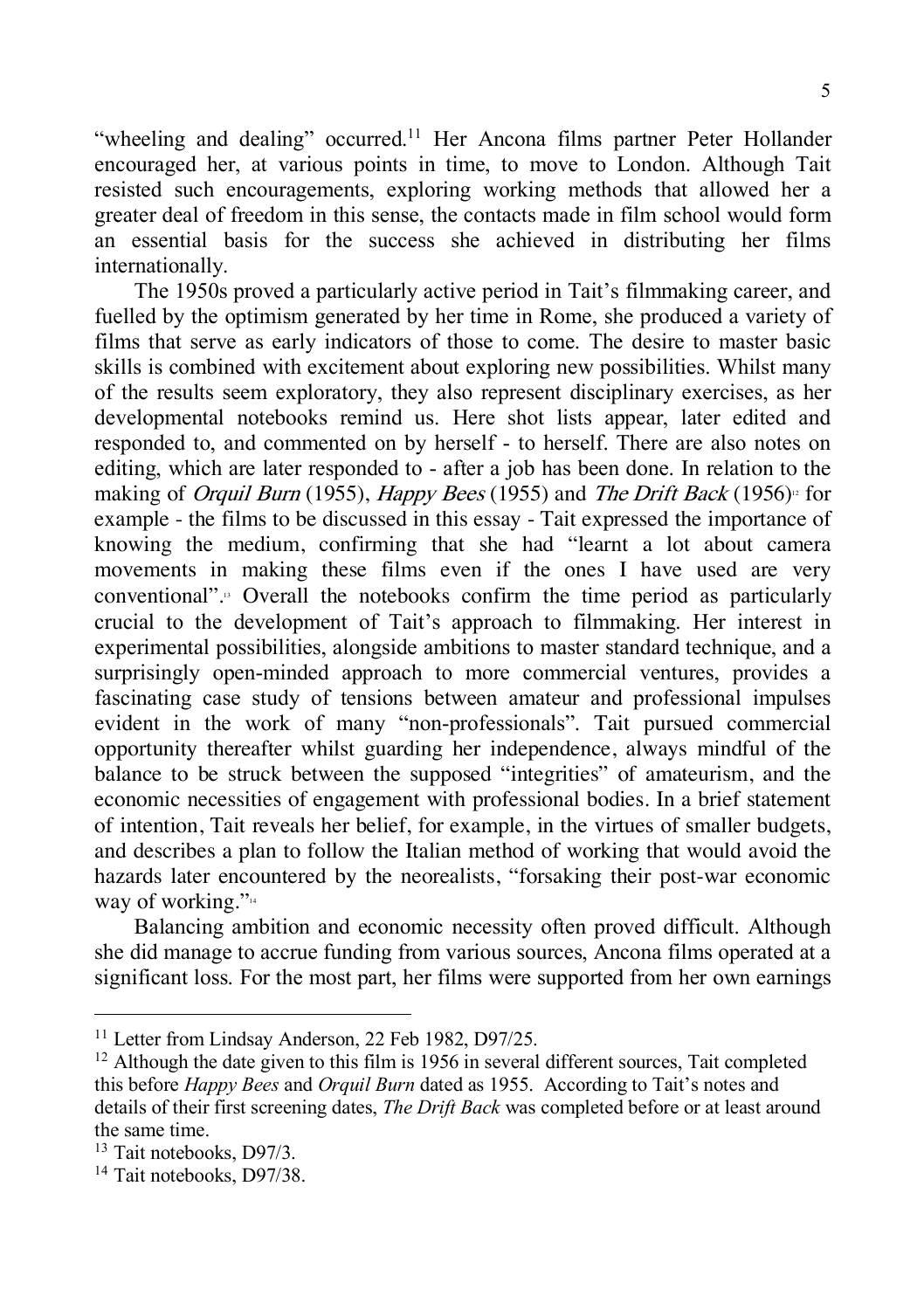as a General (medical) Practitioner. Like many amateurs, she practiced a kind of creative parsimony, and was particularly frugal with available stock, re-using old sequences for new projects. For *Calypso* (1955), one of Tait's hand-painted films, she recycled found, 35mm stock which she discovered in Rome, working with its existing optical musical soundtrack. Tight budgets led to the resourceful approaches that informed much of her other filmmaking. *Portrait of Ga* (1952), the first film produced by Tait as a truly "lone worker", was made for under £100. *Happy Bees* and *Orquil Burn* were both made for a total of £700.15 Certainly no external funding seems to have been available for films such as these; some however, recouped some of their expense through later sales and rental.

*The Drift Back,* one of Tait's few wholly sponsored short works, was produced for £87, and was supported by the Orkney Education Committee, for distribution via the Rural Cinema Scheme. The film explores issues around migration and depopulation, following the movement of people from mainland Scotland, back to Orkney, or from the Orkney mainland, back to one of the smaller islands. Unlike several later films, which employ a personally narrated commentary, the film makes some concession to its sponsors, and incorporates a more conventional voice-over, delivered here by Harald R. Leslie, an Edinburgh Barrister, originally from Orkney. Produced as a pilot for a local film magazine, it was hoped that by addressing themes of local interest, the film would appeal to local filmgoers, as such materials had in various other locales. Such magazines were staples of the amateur film movement elsewhere, playing an important role within local information services.

Local initiative underpinned the Rural Cinema Scheme, set up to offer cinema projections in parts of mainland Orkney and on several of the outer islands. Feature films were shown eventually regularly (either weekly or fortnightly) in twentyseven different locations. By 1953, the committee had chosen to book films independently of the local Film Society, the Highlands and Islands Film Guild, to curb expenditures, but also to allow for an approach to programming that would be more considerate of the preferences of local audiences.<sup>4</sup> After a successful screening of an amateur film of the Queen's visit to Kirkwall, which nearly doubled audience figures, the Committee had agreed to consider the future programming of local interest films, and proposed the production of a monthly film magazine, with local filmmakers provided with the necessary film stock for its production. The first film produced under this scheme was eventually The Drift

<sup>&</sup>lt;sup>15</sup> Letter to DN Lowe, Secretary Carnegie Trust, 14 May 1957, D97/30.

<sup>&</sup>lt;sup>16</sup> The Highlands and Islands Film Guild was a mobile cinemas scheme operating throughout the region that would provide screenings - usually in village halls - of feature films, newsreels and educational films.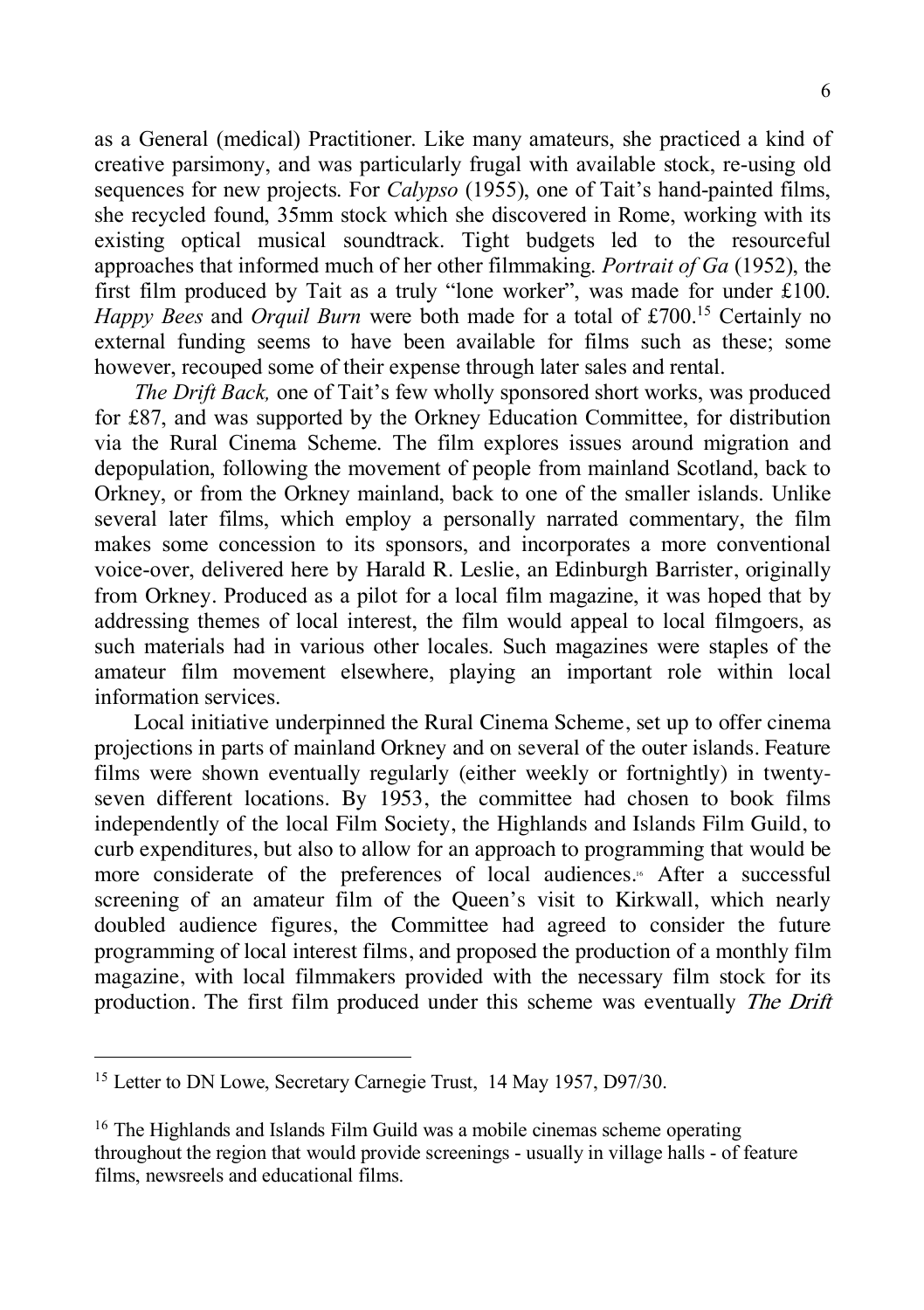Back. Although the expense proved considerable for the council, it was suggested by Alex Doloughan, member of the committee and locations manager of the film, that prints could be sold for additional income. It was also proposed that Tait should continue with the magazine, producing six films a year, at a cost of  $£1500$ .<sup>17</sup> Unfortunately, the budgets proved too large for the council, and the project was swiftly abandoned. A camera was however eventually purchased for more limited use, and short films were later produced by employees of the Scheme. Doloughan and principal projectionist, Sandy Wylie's film of a royal visit in 1960, is just one example.

The Rural Cinema Scheme was itself suffering considerably throughout the 1950s. Shows were often cancelled because of bad weather, and projectors and equipment were often damaged by snowstorms and hurricanes. Attendances also declined, as television was reported to have "hit the islands with a vengeance."<sup>18</sup> Such was the impact that, just a few years after *The Drift Back* was made, it was proposed that all of the mainland screening centres be shut down, and several of the island locations were also considered for permanent closure. It was not until 1965, almost a decade after *The Drift Back*, that Tait could complete what could be considered the second installment of the Orkney Magazine, in the form of a short film of the Kirkwall sporting event - akin to rugby- *The Ba*, followed by footage of the Stromness ploughing match. Although prints of this material were again sold for nominal sums, Tait's production costs were not covered in the same way as with *The Drift Back*. With the Rural Cinema Scheme facing financial hardships, and the committee now capable of filming its own local material to accompany screenings, it soon proved financially prohibitive to exhibit in this way.

As always, Tait remained imaginative in her exploration of support mechanisms. Around this time, she was certainly also in contact with the Highlands and Islands Film Guild (HIFG). In 1964, she approached the organisers to arrange a screening of her film *Rose Street* (1956), filmed long ago around her studio in Edinburgh. Although the Guild was keen to exhibit the film, once again there were issues around funding. Films for the organisation were generally booked as entire programmes from renters in London. The hire of additional films was clearly deemed an extravagance, particularly difficult to justify when the material's subject matter did not relate to the local interests of the Highlands. In May of 1965, Tait wrote to the secretary of the HIFG, Hugh Ross, suggesting that they "might be of mutual help to each other"19. Offering to film local events for exhibition on the

<sup>&</sup>lt;sup>17</sup> Minutes of the Orkney Education Committee, Kirkwall, 7 May 1957, p. 1340.

<sup>&</sup>lt;sup>18</sup> Annual report from the Minutes of the Orkney County Council Education Committee, Kirkwall , 2 Oct 1962, January 1959-December 1961, C05/1/20.

<sup>19</sup> Letter to Hugh Ross, Secretary, Highlands and Islands Film Guild, Inverness, 22nd May 1965, D97/37.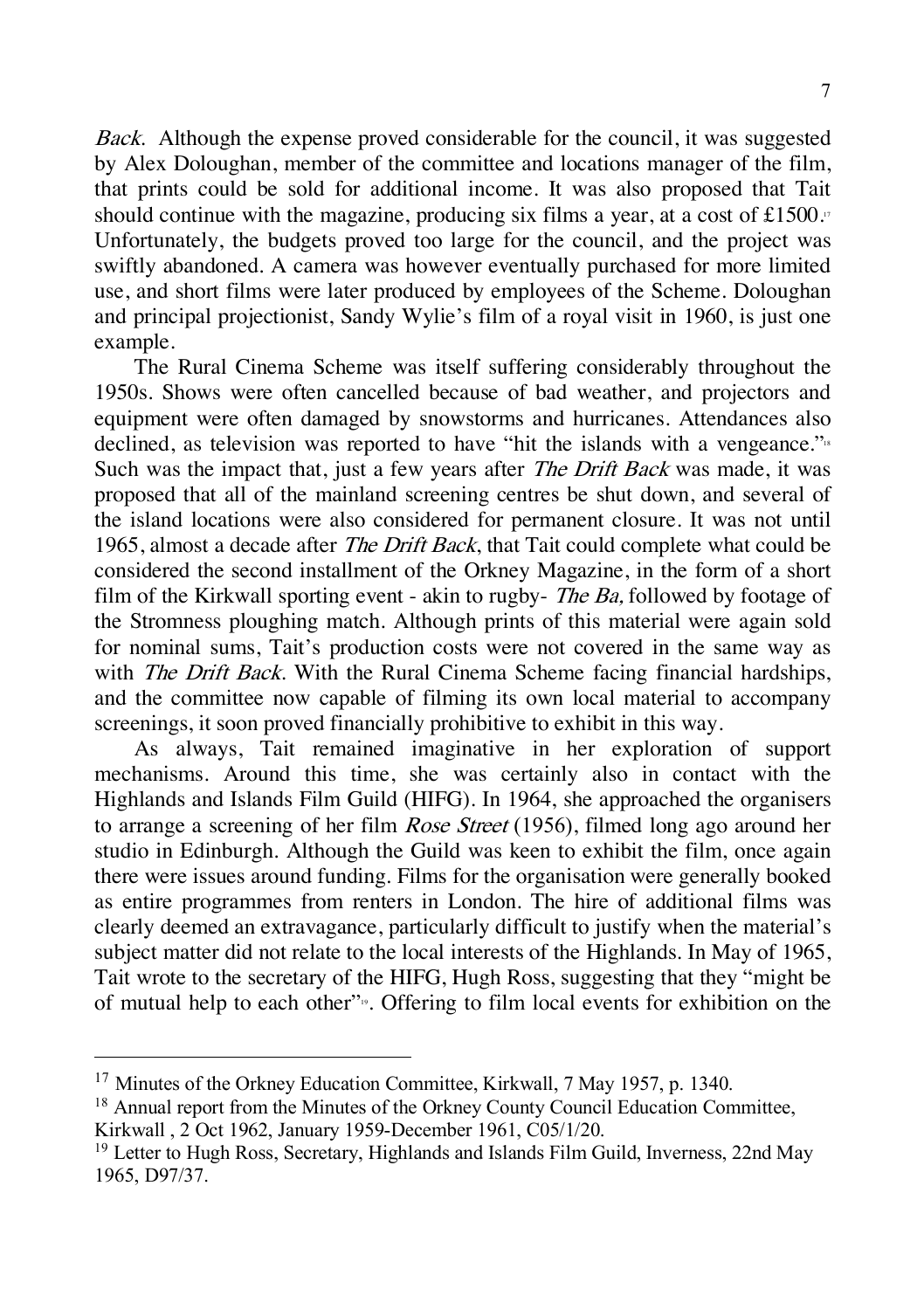circuit, with no imagined financial gain, she requested only occasional use of a 16mm projector in return. The Guild seemed in even less of a position to assist her than the Orkney Education Committee. Ross responded quickly to Tait's request, but felt unable to take the proposal forward. Television again seems to have been the key factor. He writes simply, "There was a day perhaps when such mutual help as you suggest might have been of some benefit but in these days of almost complete coverage by television, I doubt if such a scheme would be viable from the point of economics." $\frac{1}{2}$ 

Potential support-structures seem to have remained unexplored for loosely ideological, or perhaps merely instinctive, reasons. The rapid expansion of the Film Societies movement, a distinctive feature of Scottish film culture through this period, might in other circumstances have provided the backing for Tait's local production that it offered filmmakers elsewhere.21 Close to home, the Kirkwall Film Society (KFS) was certainly experiencing a period of revival. The Orcadian optimistically reported in 1957, for example, that the society "defies  $TV$ ".<sup>2</sup> One of the few to be established during the war, a time when many Scottish groups were disbanding, the Society was run by close contacts. KFS Secretary Alex Doloughan had been Tait's partner on *The Drift Back*, and key to the development of the experimental film magazine. Despite such familiarity however with those involved, Tait herself had little direct involvement in the group, occasionally offering advice regarding programming, but remaining at a distance from its actual gatherings. Film Society culture and its emphasis on "appreciation", seem to have been a source of anxiety. Whilst on occasion she looked to the societies as a source of information, useful for locating skilled professionals, a deep-rooted cynicism is apparent in her condemnation of the Edinburgh Film Festival, which she likens to a "film society movement rather than commercial cinema", an exercise akin to collecting antiques - "what scots do when they want to be artistic." $\frac{3}{2}$ 

## Localised Illustrations

Tait's films always drew a good deal of interest from "cultural" societies, with Scotland or, more specifically, Orkney as their focus. In April 1956, a screening was held by The Dunedin Society For the Promotion of the Scottish Arts, of which Hugh MacDiarmid, later the subject of one of Tait's short film portraits, was president. Various Orkney- and Shetland-based associations also proved interested

<sup>&</sup>lt;sup>20</sup> Letter from Hugh Ross, Film Guild, 26 May 1965, D97/37.

<sup>&</sup>lt;sup>21</sup> See essays by Melanie Selfe and Richard MacDonald elsewhere in this volume.

 $22$  Insert reference to *The Orcadian* report.

<sup>23</sup> Tait notebooks, D97/33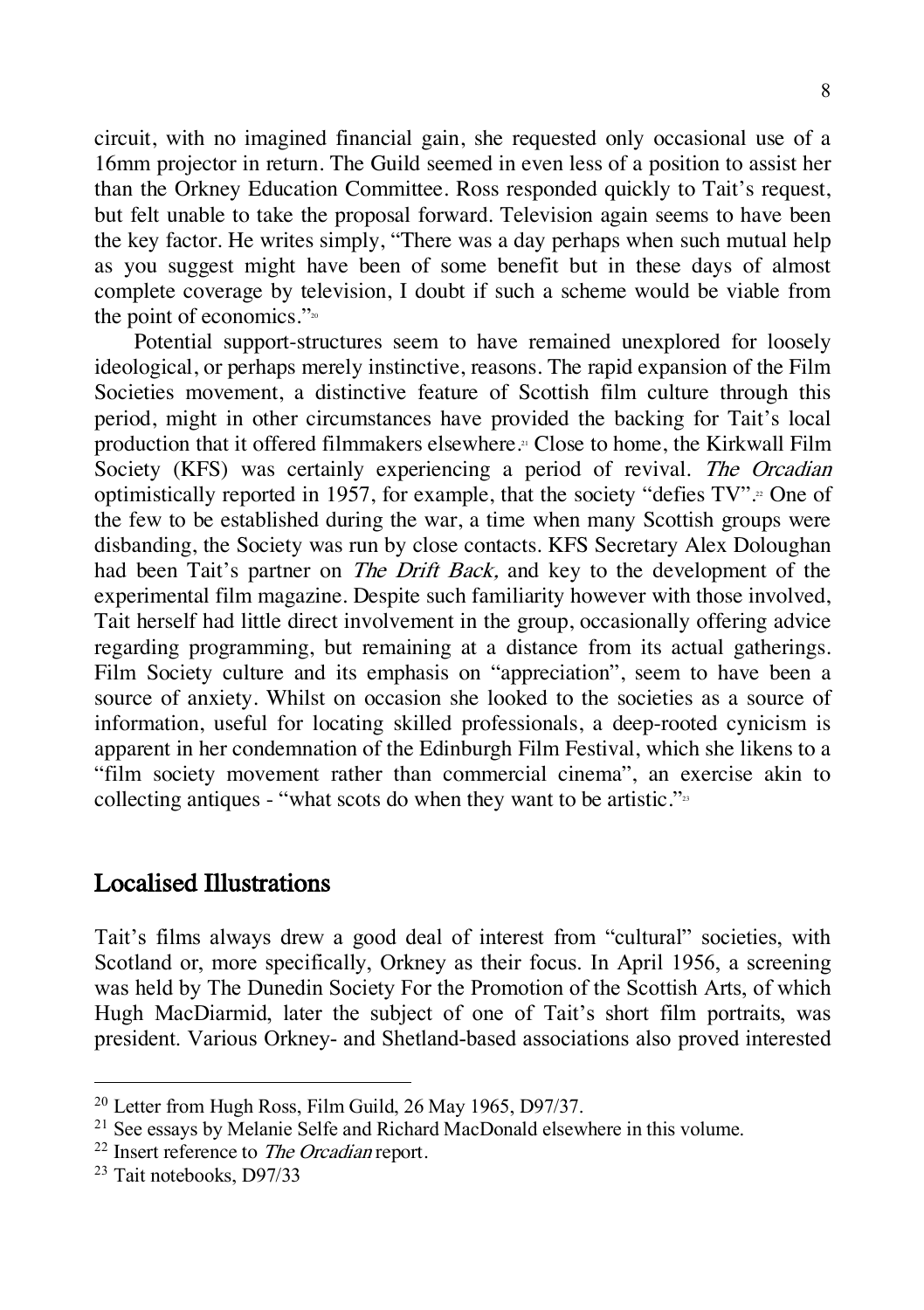audiences. In 1961, when Tait was still living in the capital, screenings were arranged as part of an "Orkney night" for the Edinburgh, Leith and District Orkney Association. In 1964, she accompanied her films north, for a screening at the Aberdeen branch of the Orkney and Shetland Association. The screening caught the attention of James Wilson, producer of the BBC's television magazine program The Talk of North, who subsequently approached the filmmaker to request viewing copies of *The Drift Back* and *Orquil Burn*. Tait, by now living in Sutherland, again offered to film local events for the programme.

Initial involvement and interest in the local magazine series in Orkney could simply be testament to Tait's financial acumen, but also reveals a commitment to providing local images of the community. In a press book for Orquil Burn, she explains how the motivation was two-fold:

partly to provide entertainment (and attract bigger crowds to the rural cinemas and help to make the scheme pay) and partly to counteract the "call away" effect of the average exotic film by presenting an equally interesting "look what you've got here" sort of document.24

Such commitment would seem welcome, particularly throughout the 1950s and 1960s, as fruitful relations between the Scottish Film Council and the Scottish Association of Amateur Cinematography developed, and their interests came together in bodies such as the Scottish Educational Film Association.<sup>3</sup> Although like many amateurs involved with such bodies, Tait prized the filming of local events, she approached the subjects, as always, on her own terms. The frequent incompatibility of her dual aims was sometimes quickly discovered. On the one hand, the small amounts of funding involved would provide her with basic materials, would allow her to work independently, and to pursue her own artistic experimentation. On the other hand, as with the experience with the Orkney Education Committee, required emphasis on historically representative material, and its potential educational use, pulled against the experimentation towards which Tait was habitually drawn. It is not surprising that when Tait sent her films to the Scottish Film Council in the mid-1950s, the work was assessed in terms of its instrumental value, and fared badly in these terms. In general, the films were described as "too bitty", "too long", "too repetitive", "lack[ing] in unity" and generally too difficult to use for school room purposes.26

Although hope for the continuation of an Orkney Film Magazine dwindled with the evidence of slow financial returns, and despite largely inappropriate

 $24$  D97/12.

<sup>25</sup> McBain, "And The Winner Is…", 100-1.

<sup>26</sup> Scottish Film Council, DM Elliot, 23 Jan 1956; SFC, Elliot, 26 April 1956; SFC, Elliot, 28 May 1956, D97/37.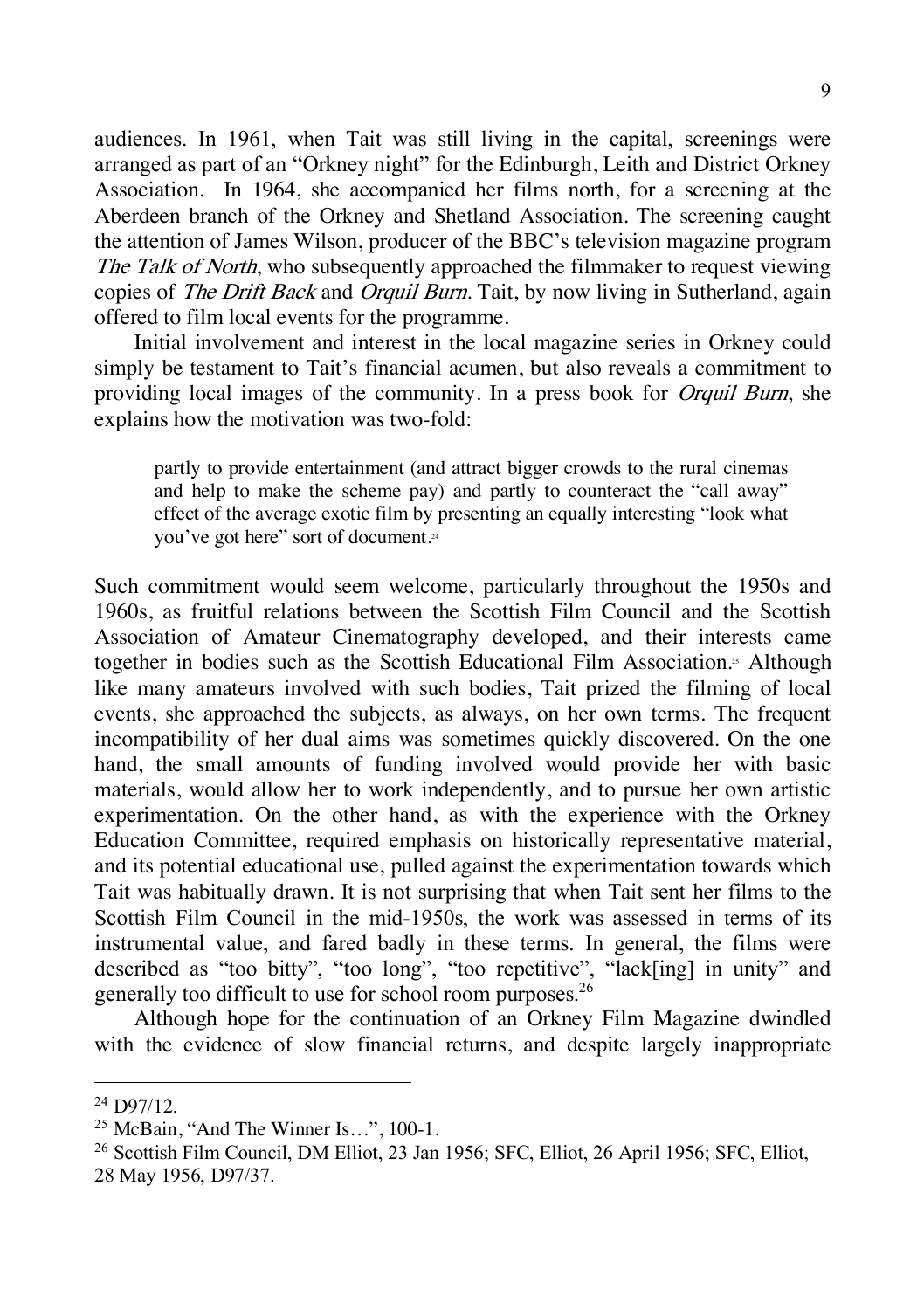criticisms from official bodies, Tait continued to make films about Orcadian life. During the production of her next film, *Orquil Burn*, she sketched a rough plan for an Orkney series or "omnibus", presumably once again with the intention of appealing to the local film market. In addition to *Orquil Burn*, the roughly seventyminute series would have included *Happy Bees*, a film about an Orkney farm, a film about wild animals, and another on the subject of Skara Brae. Most of these sections would never be realised however.

Orquil Burn was produced, on a minimal budget, and relied on unpaid assistance from the family and friends who appear in the film, and The Orkney Strathspey and Reel Society which provided the music. Tait's "poetic" approach is well illustrated by the making of the film. Films often began life in the pages of Tait's notebooks, where lists of places, images or scenes carve out the rough sculptural forms. The premise for *Orquil Burn*, following a burn from Scapa Flow, back to its source, is based on a film that Tait had seen about a film crew tracing the course of the River Nile. Comparisons could also be made with the work of contemporary filmmakers such as William Raban's *Thames Film* (1986) or Chris Welsby's *Streamline* (1976)*,* both films re-working predictable treatments of actual locations as triggers for experimentation. Like these films, *Orquil Burn's*  examination of a particular place provides its loose ideological structure, yet whilst always foregrounding a distinctly personal context. Departing from the conventional narration of the *The Drift Back*, Tait's own voice provides the voiceover. Speaking about the landscape in a familiar and personal register, her words draw attention to "the old dog spot" and note that "the local farmer is Uncle Peter". Like the filmmaker's later *Land Makar* (1981), a portrait-like film of Mary Graham Sinclair, a neighbouring crofter, where interactions between filmmaker and subject during an interview are suffused with an intimacy and familiarity, the *Orquil Burn* stresses Tait's highly personal approach.

Tait's notebooks for the project attest to the maintenance of a professional approach, clearly informed by her formal training, alongside commitment to the personal and poetic. A variety of shooting scripts, listing over two-hundred shots for the film, are intertwined with reflective prose pieces on the burn - some poetic, others more like personal reminders. In one instance, Tait recollects how "The water used to meander and get lost in the fields. Uncle Peter had the burn channeled straight for the proper drainage of his lands. The flowers came and grew beside it." $\frac{1}{2}$  Later, poems merge into lists of desired shots. A string of subjects, reading like the seeds of a poem, "caldale cows, meadowsweet, a small water fall" becomes a catalogue of what she will shoot, "must do trickles out of peat, sphagnum moss and cotton" $\mathbb{R}^3$ . Sometimes the words on the page are translated into

 <sup>27</sup> Tait notebooks, D97/3.

<sup>28</sup> Tait notebooks D97/3.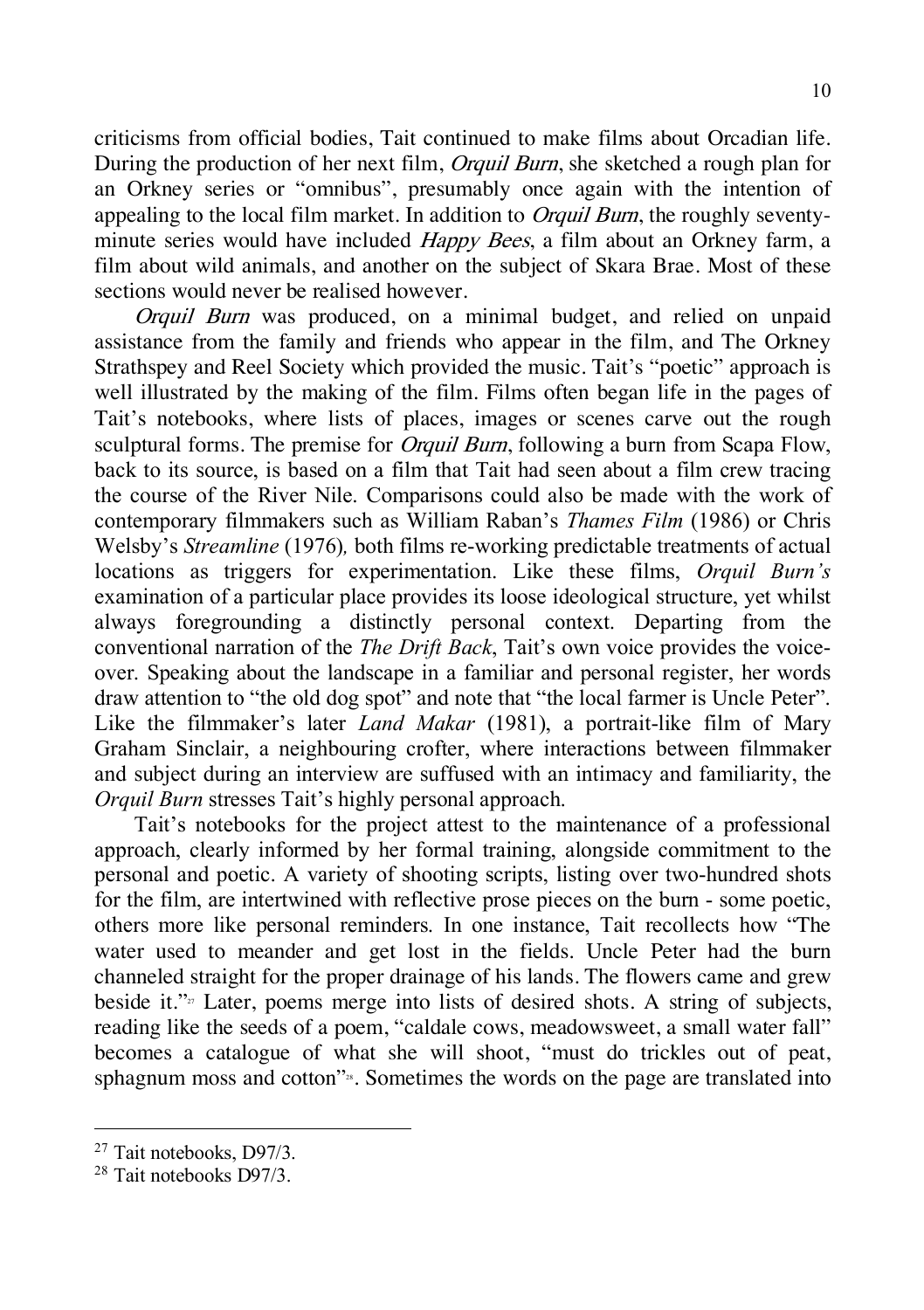filmic images, and on occasion the words form the basis for Tait's poetic voiceovers. Shooting becomes an extension of her writing practices, a necessity when faced with industry constraints. Amongst the notes for *Happy Bees,* also developed in this caméra-stylo-like way, sketches for what would become *Rose Street* appear as: "Wet Monday: Make it in Edin. Weary and wet. Grim faces, pavement, etc."<sup>29</sup>

Jonas Mekas' use of personal narration and collage techniques (especially in terms of his diary filmmaking) justify further points of comparison. <sup>30</sup> What is read in Mekas as collage, is very reminiscent of what Tait described as "condensation", implying a certain filtering of sensation and idea, to produce a direct and immediate effect, akin to poetry.31 In the programme notes for her film *Where I am is Here* (1964), she explains how when she started filming again in 1963, she:

made a conscious decision that there was no use working in this lone way and at this sort of budget level, unless I was doing it at the level of poetry, that is on the same level as what I had been lately writing, and translating, and painting (particularly in twenty-nine illustrations, in aniline colours, for Lorca's "Poet in New York $\overline{y}$ .<sup>32</sup>

Such creation of virtue from necessity, and rationalisation of limited resources as aesthetic incentive, echoes very amateur stresses on "accommodation" to one's circumstances as a basis for distinctive creativity, as well as Mekas' celebrated designation of "substandard" cinema as a potential folk art on the basis of its freedom from commercialised norms.<sup>33</sup> Other points of connection might be stressed: Tait's use of "unsynchronised" sound in particular might be compared to that of Mekas, although while both filmmakers play with the debasement of sound and image as an element of collage-making, specific emphases occur in their respective work (eg. Tait's sound is usually natural rather than synthesised).

As the Scottish Film Council's response to Tait's films reveals, such divergences from familiar aesthetic norms and agreed professional standards, may well be construed as failures of realisation. Such choices of subject matter and styles of commentary, palpably comfortable in their origins in the personal, are probably more likely to be read as traces of an amateur cinema at its most functional, akin to "aide-memoire" or home movie of personal significance, rather than artistry of any wider, cultural value. Mike Leggett has usefully defended Tait's work against this classification, stressing its transcendence of the casualisms often recognised in writings around the home movie. Writing about *Portrait of Ga*

 <sup>29</sup> Tait notebooks D97/3.

 $30$  Ruoff, "Home Movies of The Avant-Garde", 294-312.<br> $31$  Tait notebooks D97/25.

<sup>32</sup> *Where I am is Here,* programme notes, D97/37.

<sup>33</sup> Mekas, "8mm. Cinema as Folk Art", 83.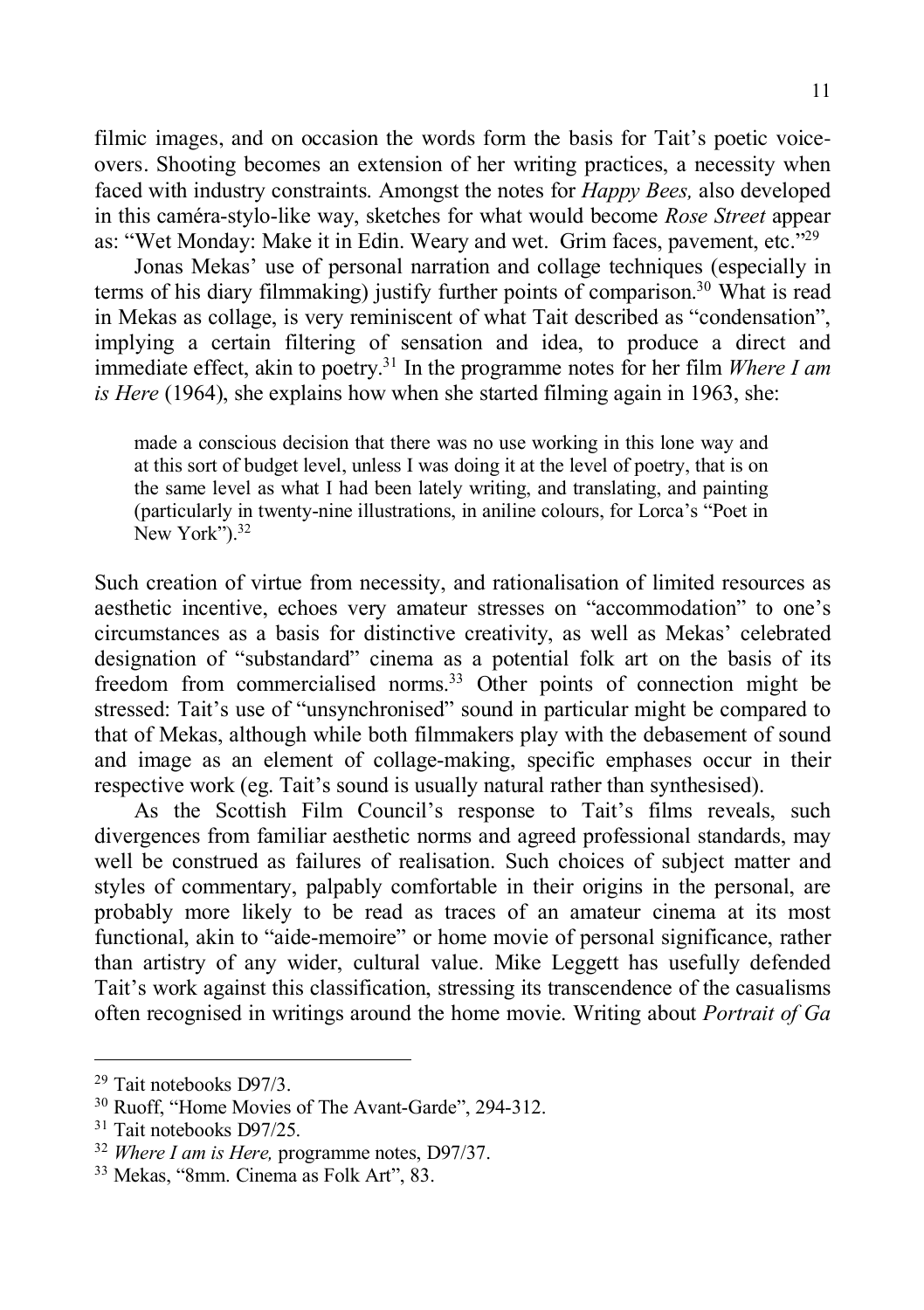(1952), Tait's portrait of her mother, whose direct and familiar expressions reveal personal context, suggests that it "demonstrates a certain intensity of observation (motivated by affection) which is possible in intimate domestic circumstance but is entirely unrelated to the 'home movie' tradition... "<sup>34</sup> His stance against assimilation of Tait's work to the home movie tradition comes as little surprise. As Karen L. Ishizuka comments, apart from "visionaries such as Jonas Mekas, most people don't take home movies seriously".35

Rooted in the domestic, the home movie is often read along divisions of gender, and Tait's womanhood is an important factor here, possibly further encouraging designation of the films as amateur, in terms that assume a pejorative status for that condition.<sup>36</sup> Zimmerman describes how "by the 1950s, amateur film was almost completely isolated within the confines of the nuclear family" and how by the mid-1950s "children were photographed more than anything or anyone else".37 Tait's preoccupation with the domestic may have some resonance here, especially in relation to her own *Happy Bees,* a film about a child's experience of summer in Orkney*,* which featured young members of Tait's own family. However, extracts from her production notes for *Happy Bees* reveals a conscious resistance to labelling in such terms. The important distinction here is that for her, the film was to be made "for children not too much about children (note; difference between this and the home movie tradition - not just filming family!)". $\cdot$  Tait's films remain personal and poetic in the domestic sphere as elsewhere, adopting a direct and candid mode of address, but moving beyond biographical ambitions at every turn.

The feminist postcolonial critic bell hooks employed a self-referential approach to feminist theory, incorporating biography in her writing. As Moore-Gilbert et. al. describe,

what hooks does is to reorient the idea of the self, and she would not certainly apologize for the emphasis she places on personal experience, seeing this instead as liberating, and as a crucial cultural component of the bases of her radical female subjectivity. Indeed, it is the erasure of the body and of a history of the self in white academe that hooks is in part exposing. Teaching to transgress entails making the teacher more visible in the classroom.'39

Although it would be misguided to argue that Tait was adopting such a radical ideological stance, her personal mode of filmmaking challenges professional filmmaking practices, through tendencies to reveal rather than conceal personal

 $34$  Leggett, "The Autonomous Filmmaker", 2.<br> $35$  Ishizuka. "A Veil of Poetry", 45.

<sup>&</sup>lt;sup>36</sup> Zimmerman, "Democracy and Cinema", 74.  $37$  Ibid., 76-77.<br><sup>38</sup> Tait notebooks, D97/3.

<sup>39</sup> Moore-Gilbert, Stanton and Maley, "Introduction", 44.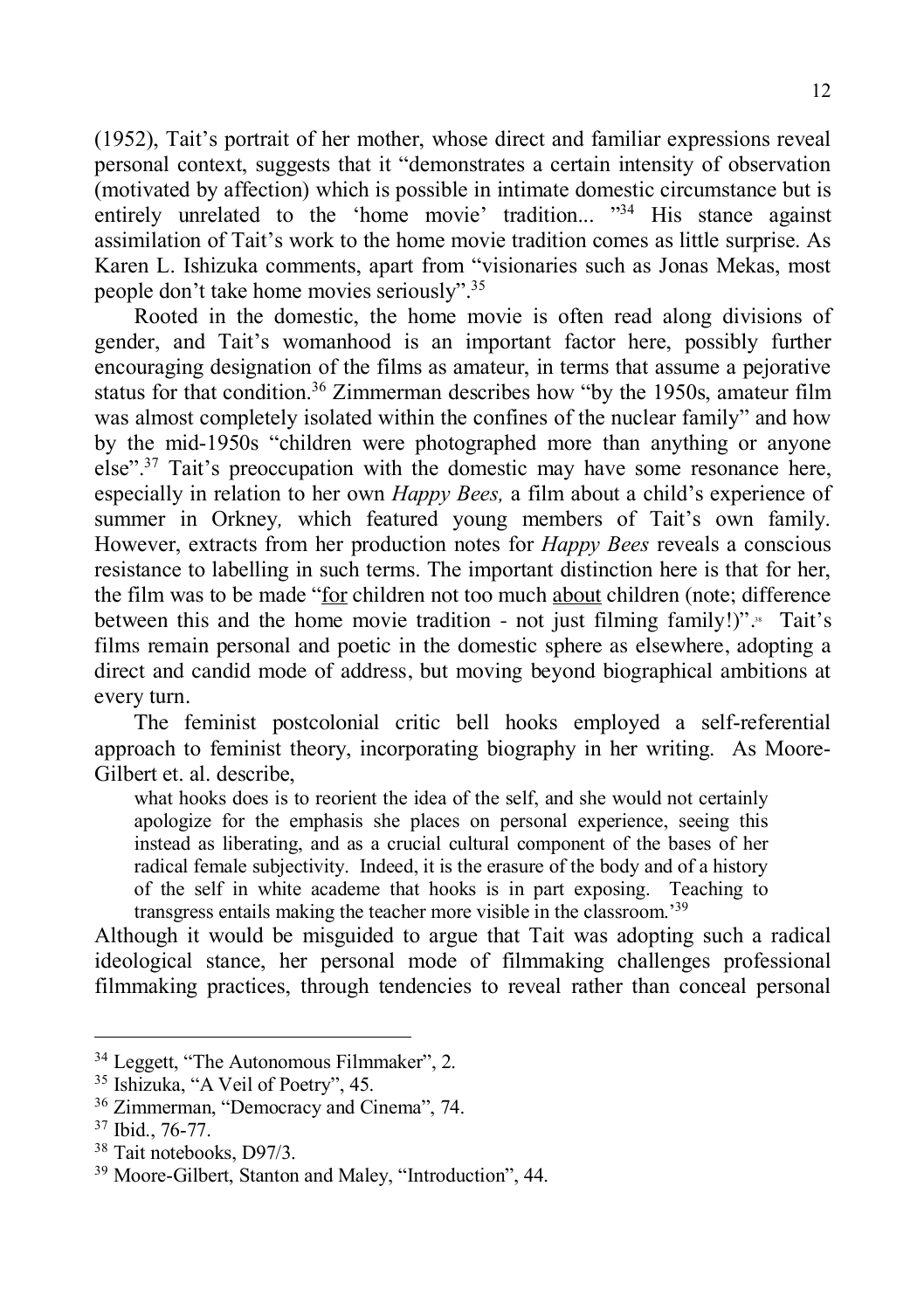contexts. Interestingly however, such revelation was confined to the films themselves. Tait, whose projects were developed from her own personal experiences, did not embrace the media's focus on the biographical details of her own life. Television programmes made about her, for BBC Scotland's *Spectrum* series in 1979, and a Channel Four profile in 1983, both supposedly highlighting her achievements, were not greeted enthusiastically by the filmmaker: both, she felt, seemed more interested in her than the films.<sup>40</sup> Having agreed to the programmes, in the hope of re-generating interest in the films, and attracting funding for future filmmaking ventures, her disappointment is understandable.

The fact that more money was probably granted to make programmes about her than what had ever been granted to the filmmaker herself, must have been a bitter contradiction to resolve. While forging biographical accounts of little-known women filmmakers is a constructive activity, as Lauren Rabinovitz discusses in relation to the future of feminist film studies, more is required:

The radical politics of lost-and-found scholarship lies not in merely correcting a record that swept away women's contributions but in refashioning film theory and historiography. It develops a women's history that teaches the centrality of intimate, personal and sexual issues, as well as of the spheres of the everyday that embrace subjects with lesser cultural status. 41

In this sense, a biographical account of Tait's life and working method gave the filmmaker a certain degree of exposure, but remained incapable of addressing the reasons for her oversight in the first place.

## **Strategic Amateurism**

The interpretation of Margaret Tait as amateur filmmaker, raises a number of important issues, both critical and concrete. As Patricia Zimmermann has stressed, such definitions may have serious implications for both the accounting of the past, and the very possibility of its study in the future. To label a film as "amateur" she recognises, often means, "to banish it forever to the territory of the inconsequential

 <sup>40</sup> 'Poet with a camera', Spectrum, BBC Scotland, 30 mins, tx 5 Jan 1979, 10:15pm;

<sup>&#</sup>x27;Margaret Tait; Filmmaker', Channel Four and the Arts Council of Great Britain, 35 mins, tx 25 April 1983. Although Channel Four followed the 1983 documentary with a broadcast of her film *Where I am is Here* and in 1987 screened a selection of her films as part of the Eleventh Hour series (tx 9 March 1987, 10.55pm) the earlier BBC Scotland documentary relied solely on extracts. Tait was resistant to the use of extracts in the profiles and voiced concerns that people would assume that what they were seeing were the actual films, D97/1. <sup>41</sup> Rabinovitz, "The Future of Feminism", 42.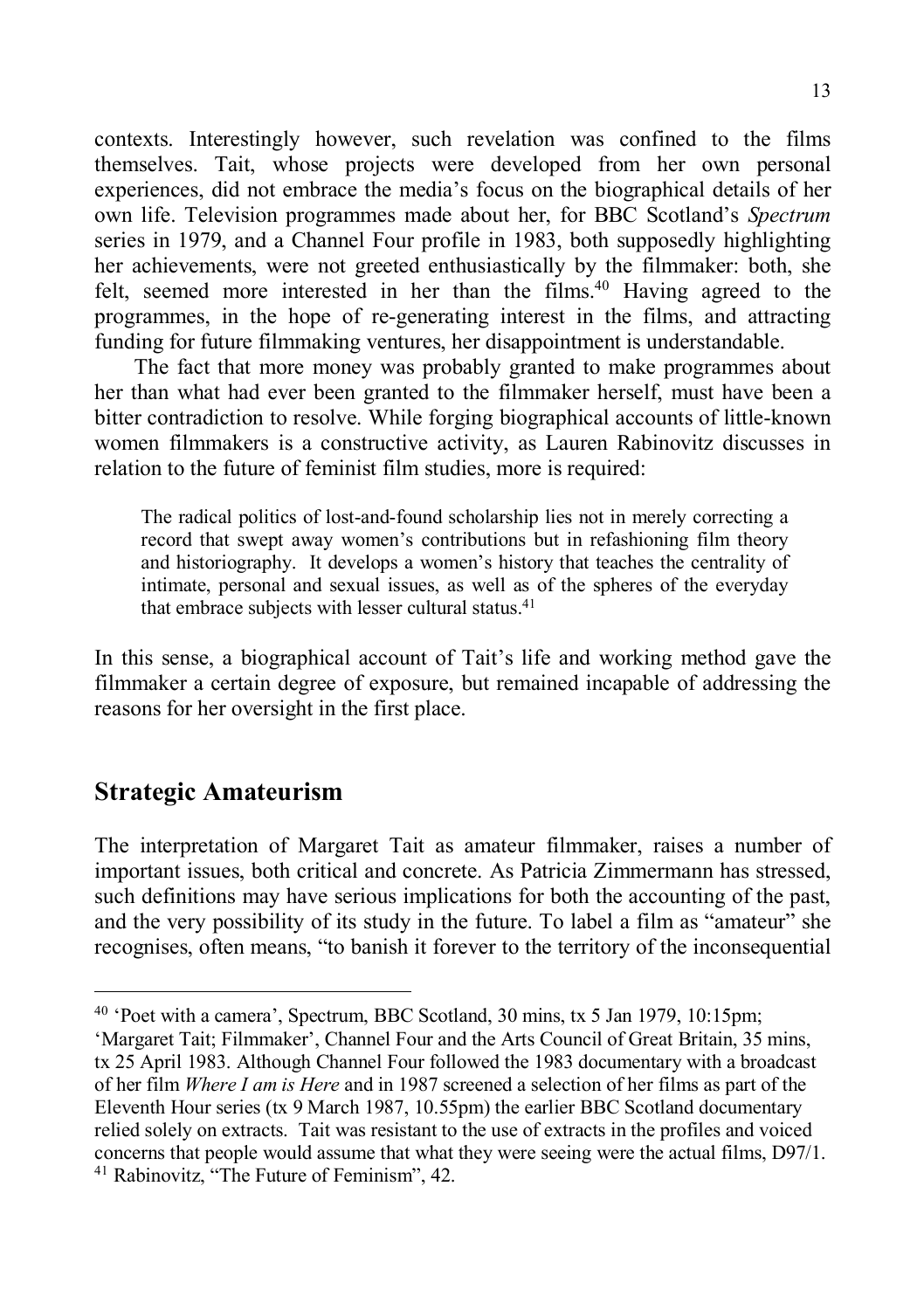and the meaningless." Once defined in this way, such material becomes unusually vulnerable to physical degradation and prone to eventual disappearance, "It is also, in the world of film preservation, to erase it from the historical record."42 Cashstrapped archives, she suggests, will often prioritise the big picture over the smaller one for restoration, with value defined in terms of national, aesthetic, or technological histories. Thankfully, Tait's films have been largely restored through the efforts of the Scottish Screen Archive, and LUX (formerly The London Filmmaker's Co-operative).<sup>43</sup> The latter's role in the restoration and circulation of Tait's films, including a reader edited by Peter Todd and Benjamin Cook, <sup>44</sup> as well as a DVD of a selection of her films, is pleasingly consistent with the way in which her work was historically sustained, by the support of fellow artists.

During her lifetime, the exhibition and distribution of her films was heavily reliant on Tait's own efforts. Like other Avant-Garde artists, she exhibited her work through semi-formal or utterly informal screenings. Films would be shown in village halls or even in her own home, projecting her films into a gilded frame in her living room. Shortly after leaving Centro Sperimentale, Tait set up a film studio on Rose Street in Edinburgh. Following the busy production period detailed in this essay, she held the first Rose Street film festival there in August 1954. The informal event provided the opportunity to screen her work, alongside the films of fellow classmates. Tait recalled the event in the following way:

In my workrooms in Rose Street, Edinburgh, I fitted out a small theatre. The biggest room has a reasonable length of throw for the projector and very nice acoustics for sound reproduction. A couple of small windows daringly made in an intervening wall turned a neighbouring small room into a projection booth. Ingenious if slightly confusing manipulation of switches and leads by a colleague gave me adequate control of theatre lights etc. from a central point. My New York partner, Peter Hollander, designed us an excellent poster, I had invitation cards printed, and advertised as well as I could the coming of the "Rose Street Film Festival." 45

After the festival, a review in an Edinburgh paper noted the attendance of John Grierson, who was reported thus: "Fantastic, I haven't seen anything so beautiful for a long time." Unfortunately, Grierson's appreciation of Tait's work at that Festival would never extend beyond that initial praise. When she approached him

<sup>42</sup> Zimmermann, "Democracy and Cinema", 73. 43 The range of classifications given for Tait's films, from amateur (*Orquil Burn*), to fiction and avant-garde experimental (*Happy Bees*), and genre/sponsored (*The Drift Back*) is testament to the slipperiness of taxonomies, particularly when considering the work of an innovative artist, working across a variety of disciplines as a non-professional.

<sup>44</sup> Todd and Cook (eds.), *Subjects and Sequences: a Margaret Tait Reader.*

<sup>45</sup> Tait, "On Throwing a Film Festival", D97/13.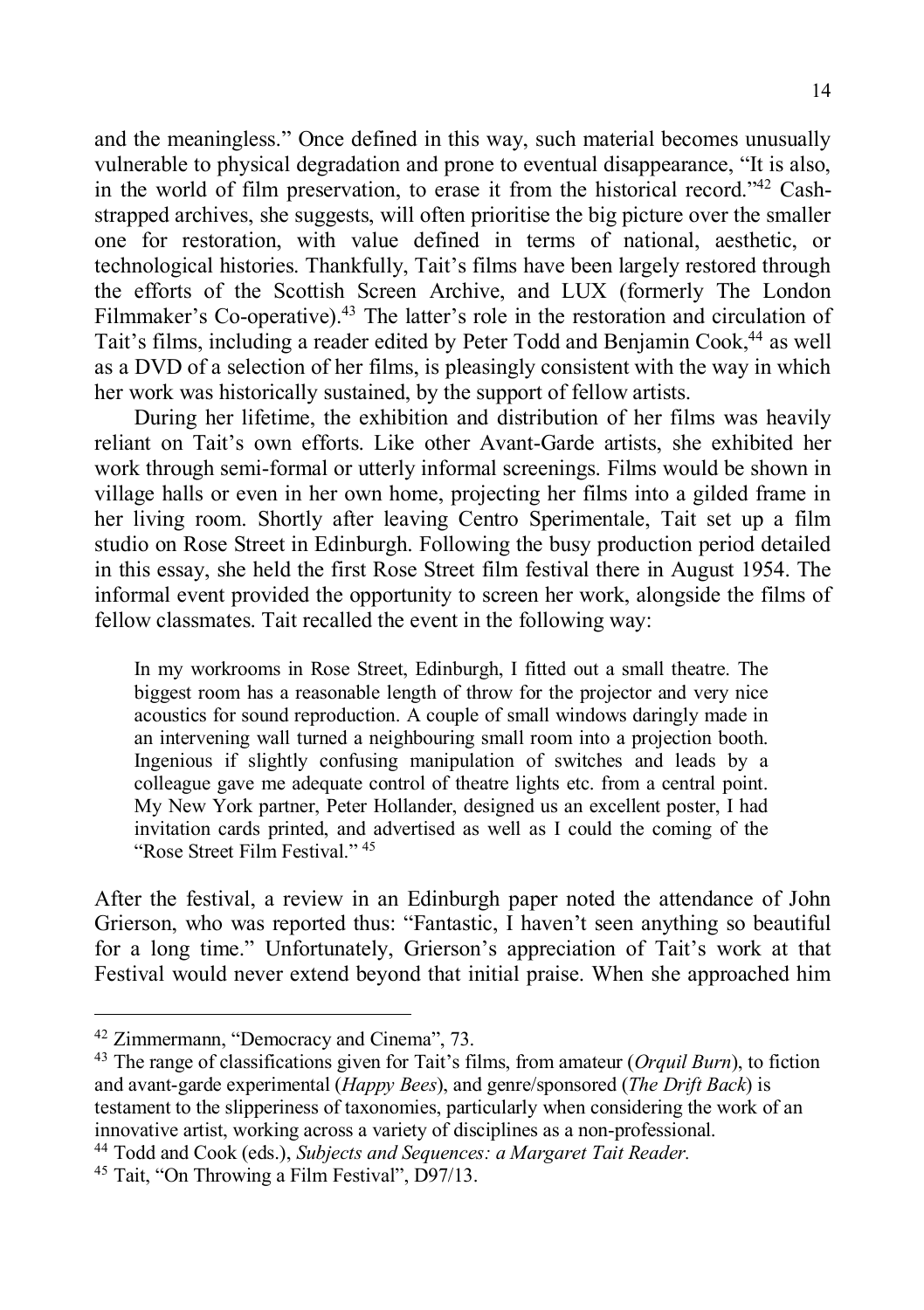in 1963, to ask if he would include her portrait of Hugh McDiarmid in his television series *This Wonderful Life* (1957-1966), she received a response saying that the film was seen to be unsuitable for transmission.

Outside Scotland, her films were exhibited in a number of locations such as India, Malmo, Riga, Berlin, etc. Ancona partner, Peter Hollander was instrumental in the screening of Calypso and Rose Street by WGBH-TV of Boston. The University of California also purchased a few of her films for their archives. Sales such as these helped to supplement production costs. A catalogue printed in 1955, lists copies of the films selling for £20-£25 each. At the time, Tait was particularly proactive and inventive with regard to marketing, writing to a number of parties regarding the potential purchase or hire of her work, including various embassies. In 1955, *Happy Bees* was sold to the Government of India for £25. A couple of years later, she wrote to the Eastern Railway Co. in New Delhi, to suggest that they hire her films for exhibition on their trains.

Many of the avenues Tait explored for distribution seem surprisingly commercial, and complicate our usual conceptions of the 'avant-garde' artist, a term Tait herself was outspokenly uncomfortable with. In some respects, the pursuit of such outlets for her films seem indicative of ambitions to be perceived as a professional, even as she clung to distinctly non-professional practices in her own production methods. Writing in depth on the subject, Patricia Zimmerman identifies the term "amateur" as originating from nineteenth century capitalism: "professionalism was linked to rationalised work […] while amateurism was located within leisure, the private sphere and hobbies.<sup>746</sup> From this perspective, Tait's case represents a fusion of a very traditional amateurism of privatised distraction, with more modern formulations of the artist as opportunistentrepreneur. When the Guinness Company, for example, wrote to Tait in her capacity as a General Practitioner about the health-benefits of their product, Tait wrote back immediately, suggesting the possibility that she produce a film, similar to *Orquil Burn*, about the organisation of the hops harvest. In 1957, she was in correspondence with the J. Davis, the director of the Scottish Associated News Theatres, following an encounter at the Edinburgh Film Festival. She suggested that she produce a number of short comedies for their cinemas. Gaining a positive response she drafted a number of proposals, including an idea for several tenminute portraits of Edinburgh residents, based on her experience filming Rose Street. It seems unlikely that anything ever came of this, but the effort is emblematic of Tait's way of thinking about her work in relation to popular cinema.

Tait also devoted considerable effort to ensuring that *Happy Bees* garnered a wider audience. In addition to Walt Disney, *Happy Bees* was sent to the Londonbased Children's Film Foundation, for potential commercial distribution. In a

 <sup>46</sup> Zimmermann, "Democracy and Cinema", 74-75.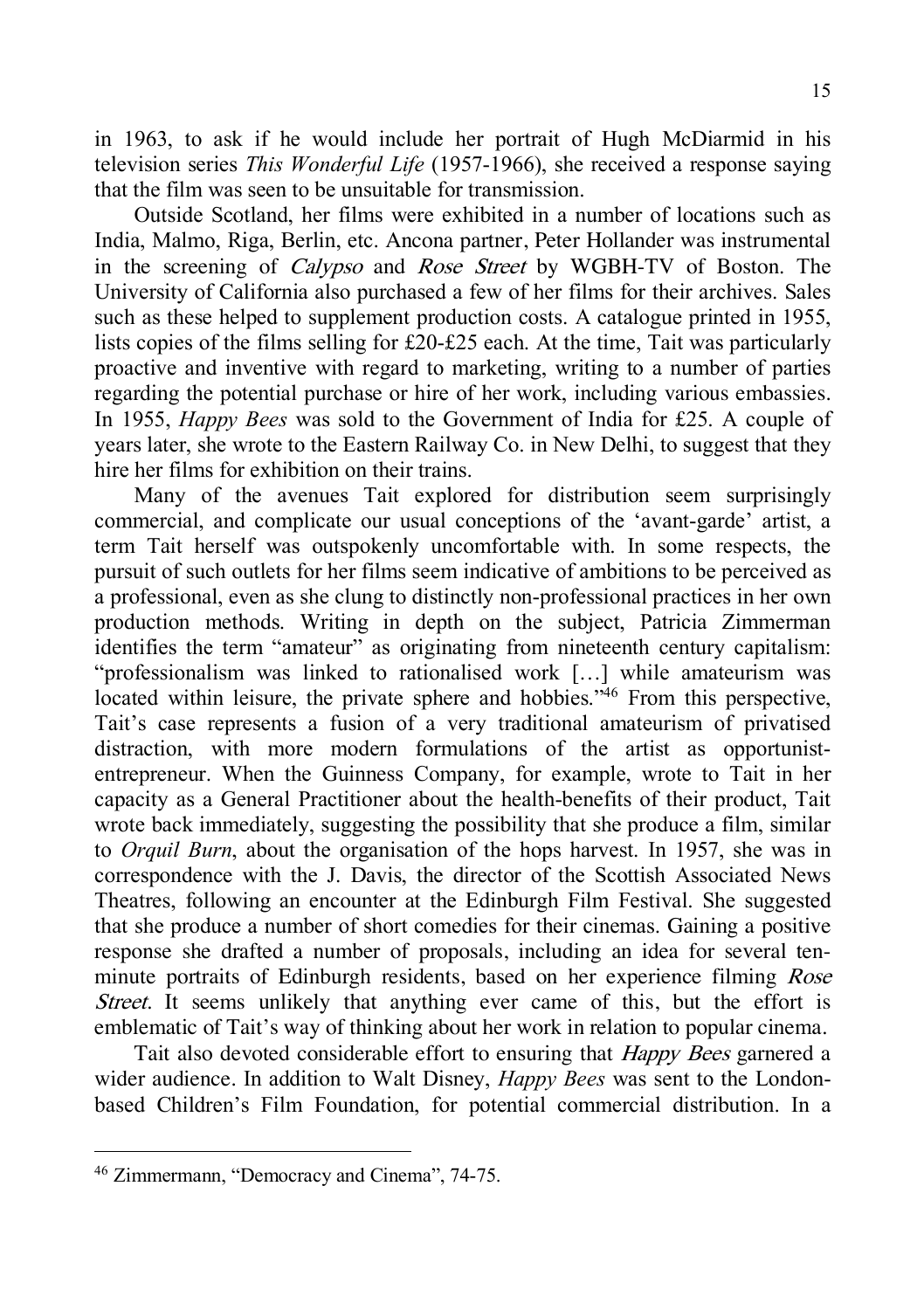detailed letter to the Foundation, Tait described the positive reception of her films by children in attendance at the Rose Street festival:

During the Edinburgh Festival last year we put on a show of short films here at 91 Rose Street. All sorts of people came to see it, among them the children of Rose Street. Rose Street is rather a tough street and I know the children just came up in the first place because it was a free show. But some of them came several times and watched apparently with great interest the several shorts which we showed. The films were all products of Ancona Films or of Sperimentale Film co-op. r.l. of Palermo, and mostly of a documentary character. Only one film was actually devised for children.<sup>47</sup>

Such initiatives in distribution reflect deep-seated tensions between amateur and professional instincts, detected by others in their encounters with the filmmaker. Within a commercial context, her work was perceived to be *outside* the mainstream. Encounters with various funding bodies, by contrast, reveal a tendency to equate the practice of her filmmaking *with* the commercial. In 1957, a funding application submitted to the Carnegie Trust, was rejected on the grounds that they did not support filmmaking conducted for profit. Tait's detailed response to the Trust questions their lack of support for filmmaking, highlighting their general statement of encouragement for the Arts, "in particular amateur music and drama activities", and stressing her own non-commercial status.<sup>48</sup> In addition to detailing the deficit Ancona operated under, she identifies the significance of the 16mm gauge as testament to the small scale distribution intended, deliberately playing upon general assumptions associating the gauge with amateur filmmaking, if this might prove to her own advantage. <sup>49</sup>

Although the term amateur is often employed to imply a sort of deficiency, Maya Deren's defence of amateur filmmaking in 1965 offers a more optimistic account, and relates well to Tait's own approach. Deren champions the poetic, rhythmic potential of an amateur filmmaking "never forced to sacrifice visual drama and beauty  $[\dots]$  to the relentless activity and explanations of a plot."<sup>50</sup> Whilst Tait undoubtedly found comparable liberations beyond the mainstream, it is important to note that her method of working was dictated as much by necessity, as any deliberate choice. Tait's ultimate belief was that:

 <sup>47</sup> Letter to Mary Field, Children's Film Foundation Ltd., 10 Feb 1955, D97/37.

<sup>48</sup> Letter to DN Lowe, Secretary Carnegie Trust, 14 May 1957, D97/30.

<sup>&</sup>lt;sup>49</sup> In the programme notes written for Gavin Lambert, mentioned at the beginning of this essay, Tait described how 16mm did "offer a freedom and a close contact with the medium which is not always so easy to get in 35 mm. work." Tait, "Independence: Small Budget Production in Rome", 5.

<sup>50</sup> Deren, "Amateur Versus Professional", 45**.**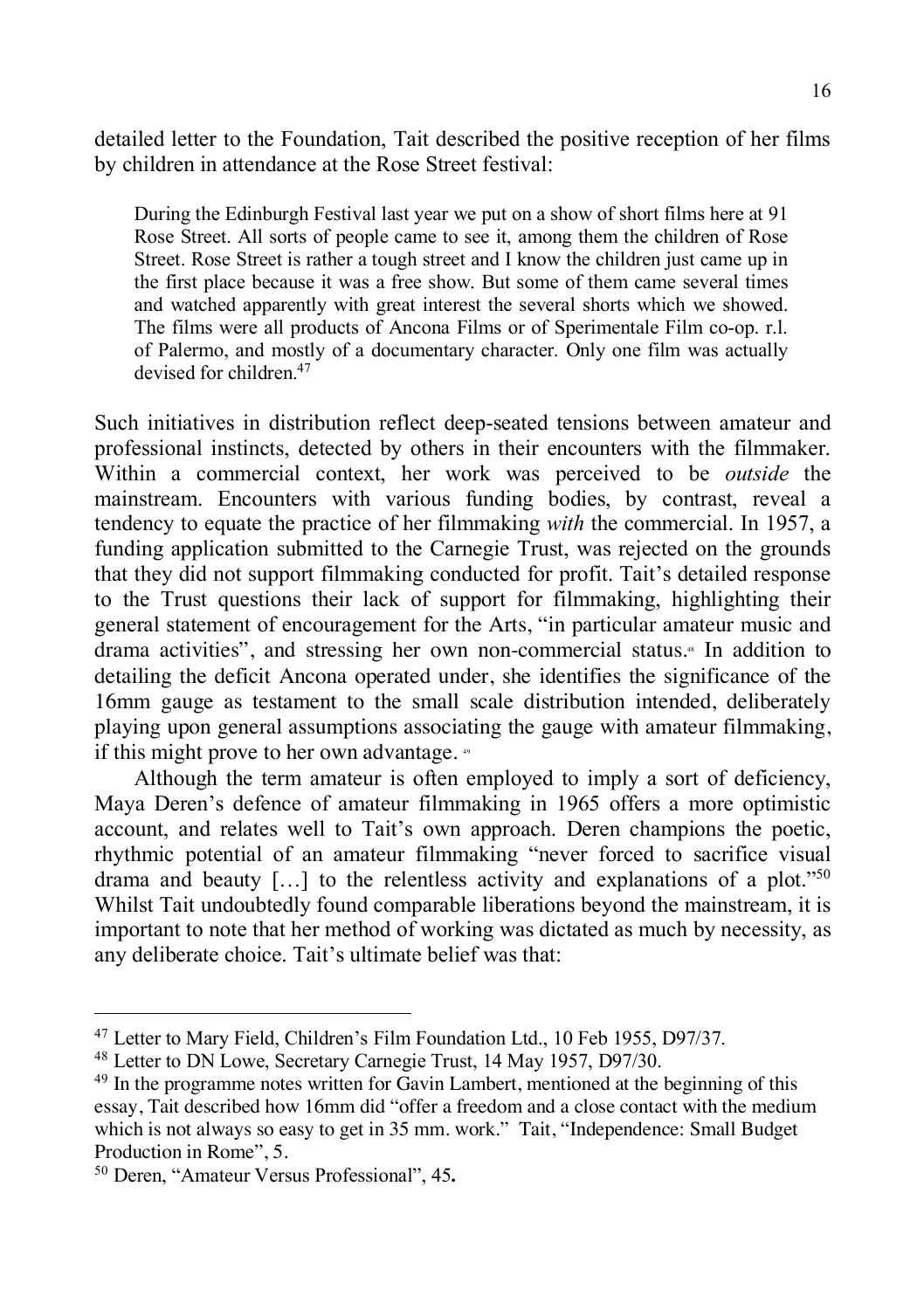The real masterpieces of cinema have mostly been made within the Film Industry; in spite of all the pressures of working with others to a timetable to a large budget, and for a market, which one might expect or imagine to be restricting, out comes a work of art, surprisingly often.<sup>51</sup>

She may have cited the experience working with 16mm as "invaluable" but she was also clear about her intention "to work in 35 mm. as soon as possible". For Tait, 16mm was a platform for experimentation that would hopefully lead into filmmaking on a larger scale, or as she later expressed in one of her film notes: "The short films were done, keeping the concept of big-film making in mind".<sup>52</sup> Although filmmakers like Maya Deren, champion the mobility of the truly independent or amateur filmmaker, Tait's positive response to working with a team on *Blue Black Permanent* suggests she would have continued that way if possible. In a letter to Peter Hollander in 1995, she is doubtful of further opportunities for feature filmmaking and is considering new approaches. She writes, "that sort of 16mm filming is hardly possible anymore. Having worked with a team, with a crew and a cast – if I 'go back' to lonesomes working it might be better to try video and really DO something with that."53

#### **Conclusions**

Margaret Tait's work on *Blue Black Permanent* suggests immediate connections with other filmmakers such as Derek Jarman, Peter Greenaway, or Sally Potter eventually achieving "cross-over" into the mainstream; yet unlike them, she was only able to produce one feature film in her lifetime. As has been suggested her, based in Edinburgh and Orkney, it may be that Tait was in the wrong place, but in many respects it may also have been the wrong time. In the programme notes for the NFT's third International Avant-Garde film festival, Malcolm Le Grice described Tait as "the only genuinely independent, experimental mind to precede the current movement which began here (Britain about 1966)".<sup>54</sup> In later years, Tait achieved much greater degrees of recognition in Scotland, when a retrospective of her work appeared at the Edinburgh Film Festival in 1970. Without doubt, as Le Grice's comments attest, she was a pioneering British experimental filmmaker, but as the historigraphical account of Tait's work reveals, within 1950s and 1960s Scotland her work failed to register with a variety of influential funding bodies.

<sup>&</sup>lt;sup>51</sup> Filmnotes, D97/37.

<sup>52</sup> Letter to Sharon Morris, Slade School of Fine Art, 1 October, 1992, D97/27.

<sup>53</sup> Letter to Peter (Hollander?), 15 May 1995, D97/3.

<sup>54</sup> Malcolm Le Grice's, *Film London: 3rd Avant-garde International Festival* (Programme notes), London: NFT, 1979.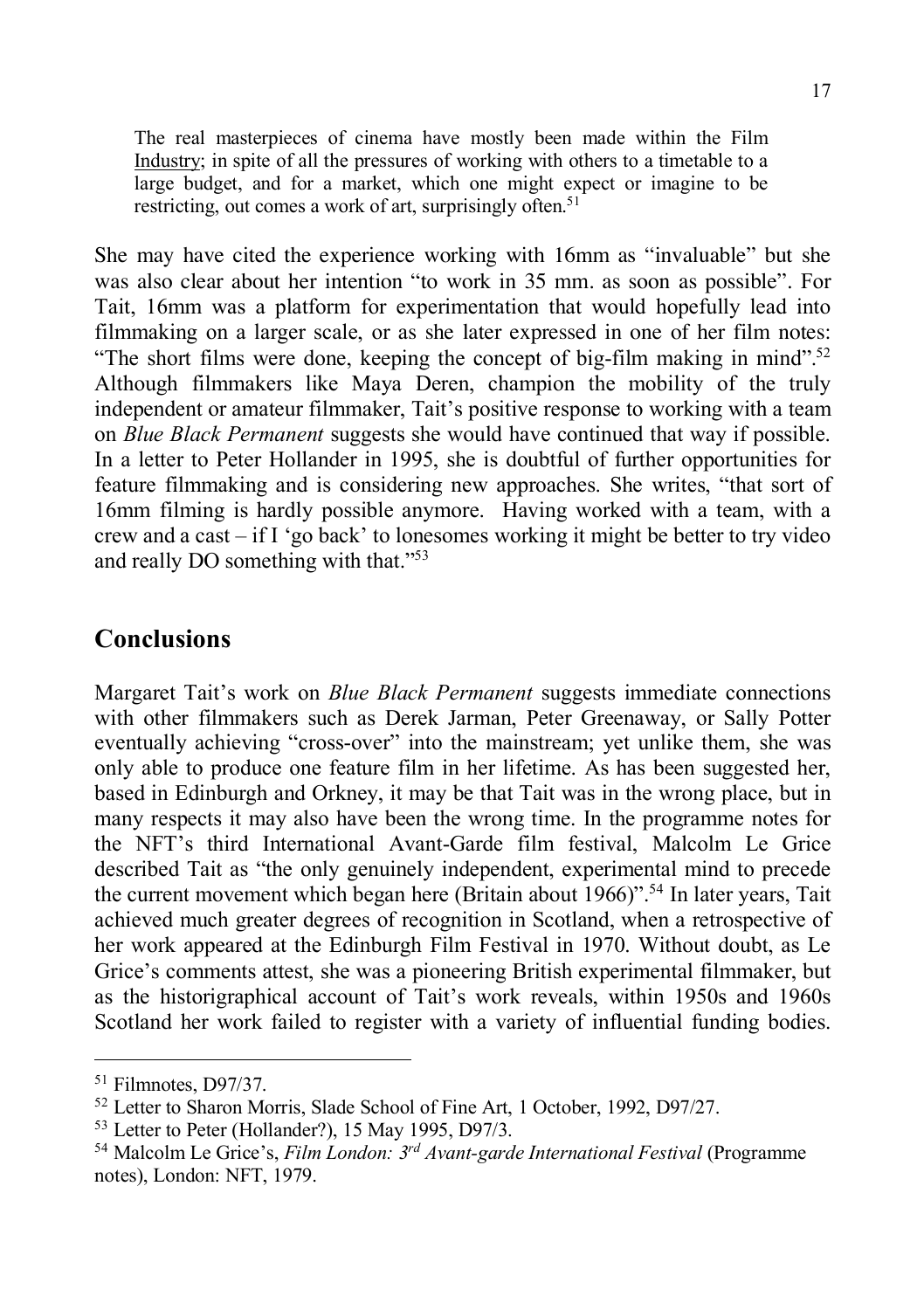Thankfully, like many pioneers, Tait was able to remain independent, working to a clear vision. As for her amateur or professional status, it is clear where Tait's own preferred identity would rest. In her opinion, Ancona films was one of the few companies in Scotland making films in a professional manner with "serious artistic intentions". <sup>55</sup> In a letter to *The Scotsman* in 1957, she questions the legitimacy of the Films of Scotland Committee, of which she argues "only one member (John Grierson) is a professional film-maker." All of the rest, she describes as perhaps distinguished in other fields, but "amateurs at production."56

Hugh MacDiarmid, writing in 1960, noted the gap between the developments in opportunities for filmmakers in other countries and what was available in Scotland, but predicted that the lonely furrow ploughed by Tait had "set a process in motion [that was] bound to develop".<sup>57</sup>Although MacDiarmid's prediction proved partially accurate, in that Tait was eventually given enough support to produce a feature film, the process set in motion, and the significant attempts made by Tait to establish funding and distribution opportunities for experimental film, sadly failed to gather significant momentum.

#### **WORKS CITED**

#### **Primary Sources**

- Tait, Margaret. "Independence: Small Budget Production in Rome." Unpublished programme notes for Gavin Lambert. 1-5. Margaret Tait Papers, Orkney Archive, Kirkwall, D97/31.
- Tait, Margaret. The Lilywhite Boys, unpublished manuscript, Margaret Tait Papers, Orkney Archive, Kirkwall, D97/33.
- Minutes of the Orkney Education Committee. Dec 1952 Oct 1962, Orkney Archive, Kirkwall, C05/1/18-20.
- Material from the notebooks, correspondence and pressbooks also available from the Margaret Tait Papers, D97, Orkney Archive, Kirkwall.

#### **Secondary Sources**

 <sup>55</sup> Letter to Malcolm Nixon, Glasgow Arts Centre, 14 February 1956, D97/37.

<sup>56</sup> Tait, "Making Films About Scotland", 7.

<sup>57</sup> McDiarmid, "Intimate Filmmaking in Scotland", 417.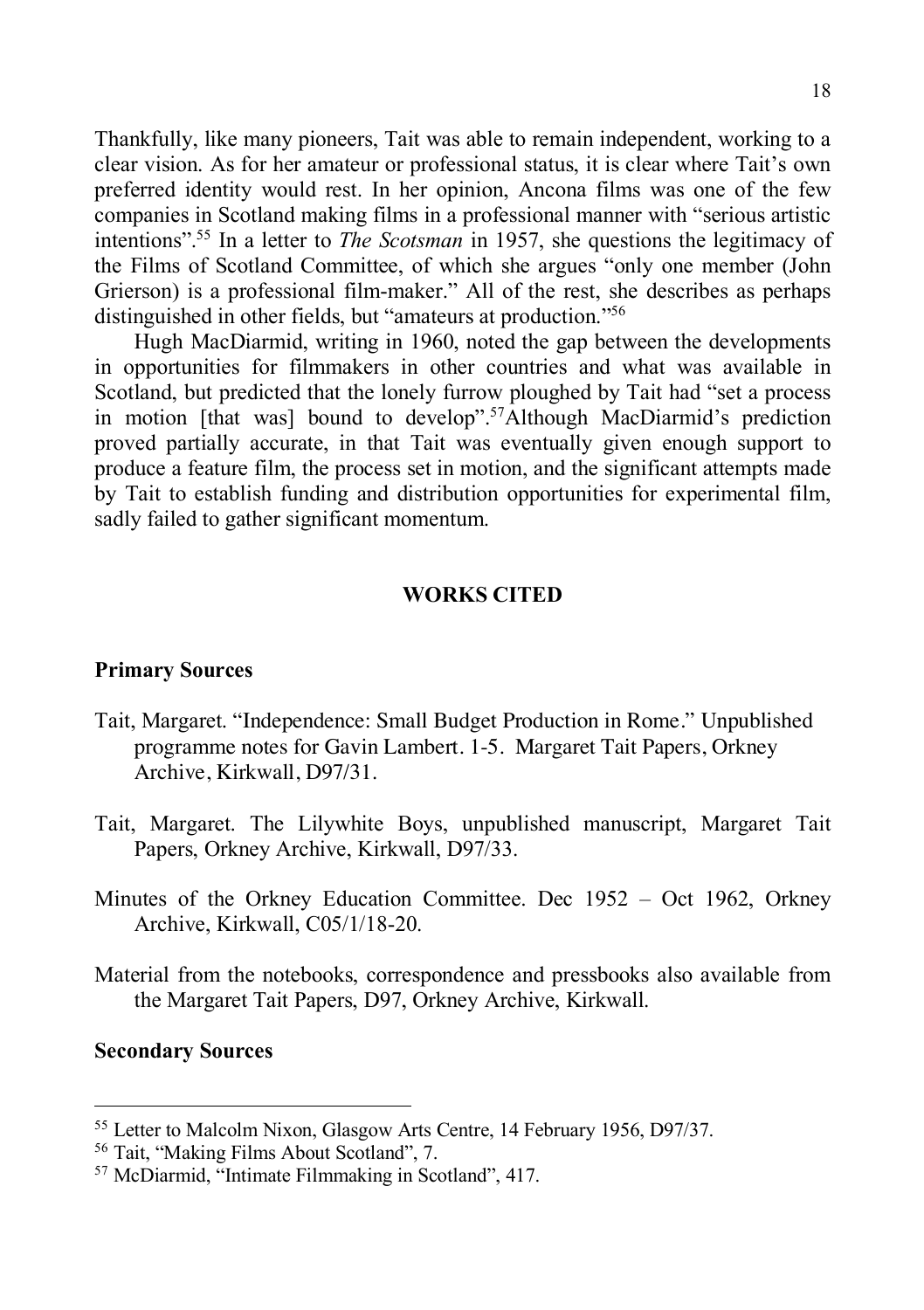- "Film Experiment in Orkney: 'The Drift Back.'" *The Scotsman.* (April 15, 1957): 8.
- "Kirkwall Film Society Defies TV." Orkney Herald. (June 2, 1959), press clipping, D97/31
- Blaetz, Robin. "Rescuing The Fragmentary Evidence of Women's Experimental Film." C*amera Obscura* 21, no. 3 (2006): 153-156.
- Cook, Benjamin and Peter Todd, eds. *Subjects and Sequences: a Margaret Tait Reader.* London: Lux, 2004*.*
- Deren, Maya. "Amateur Versus Professional." *Film Culture* 39 (1965): 45-46.
- Horak, Jan-Christopher. "The First American Film Avant-garde, 1919-1945." In *Experimental Cinema, The Film Reader* edited by Wheeler Dixon and Gwendolyn Foster, 19-43. London and New York: Routledge: 2002.
- Ishizuka, Karen L. "The Home Movie: A Veil of Poetry." In *Jubilee Book: Essays on Amateur Film* edited by Nancy Kapstein, 45-50. Charleroi, Belgium: Association Européene Inédits, 1997.
- Krikorian, Tamara. "*On The Mountain* and *Land Makar*: Landscape and Townscape in Margaret Tait's Work." *The Undercut Reader: Critical Writings on Artists' Film and Video* edited by Nina Danino and Michael Mazière*,* 103- 105. London: Wallflower, 2003.
- Lambert, Gavin. "Notes on a Renaissance: The Italian Cinema." Sight and Sound 19, no. 10 (1951): 399-409.
- Lambert, Gavin. "Further Notes on a Renaissance." Sight and Sound 22, no. 2 (1952): 61-65.
- Leggett, Mike. "The Autonomous Filmmaker: Margaret Tait: Films and Poems a correspondence between Mike Leggett and Margaret Tait" [edited by Richard Kwietniowksi – unpublished], British Artists' Film and Video Study Collection, Central Saint Martins College of Art and Design.
- LeGrice, Malcolm. "Programme notes" Film London:  $3<sup>x</sup>$  Avant-garde International Festival. London: NFT, 1979.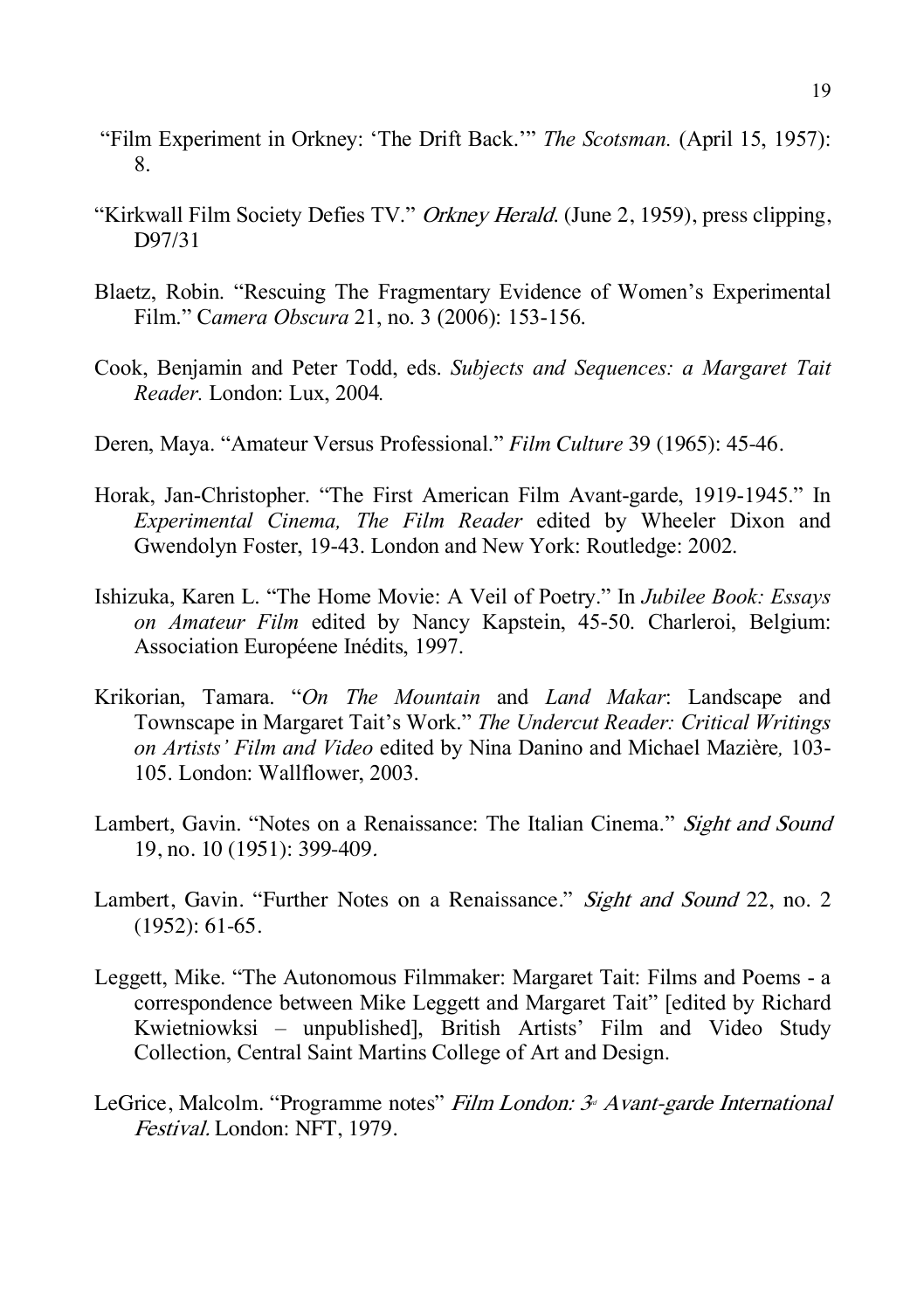- McBain, Janet. "And The Winner Is… A Brief History of The Scottish Amateur Film Festival, 1933-86." In *Jubilee Book: Essays on Amateur Film* edited by Nancy Kapstein, 97-106. Charleroi, Belgium: Association Européene Inédits, 1997.
- MacDiarmid, Hugh. "Intimate Film Making in Scotland." Scottish Field (1960), reprinted in Hugh MacDiarmid: The Raucle Tongue, Hitherto Uncollected Prose, Vol. III edited by A. Calder, G. Murray, and A. Riach, 421-417. Manchester: Carcanet, 1998.
- Mekas, Jonas. "8mm as Folk Art." *Movie Journal.* 83. New York: MacMillan, 1972.
- Bart Moore-Gilbert, Gareth Stanton and Willy Maley. "Introduction." In *Postcolonial Criticism*, Longman Critical Readers edited by B, Moore-Gilbert, G. Stanton and W. Maley, 1-72. London: Addison, Wesley and Longman, 1997.
- Moran, James. *There's No Place Like Home Video.* Minneapolis: University of Minnesota Press, 2002.
- Morgan, D. "Life on the Margins: The Scottish Avant-garde Film." *Filmwaves* 19 (2003). Available: http://www.futuremovies.co.uk/filmmaking.asp?ID=13 [Accessed: 15 March 2008].

Neely, Sarah. "Contemporary Scottish Cinema", In *The Media in Scotland* edited by Neil Blain and David Hutchison, 151-165. Edinburgh: Edinburgh University Press, 2008.

- Rabinovitz, Lauren. "The Future of Feminism and Film History." *Camera Obscura* 21, no. 1 (2006): 39-44.
- Ruoff, Jeffery K. "Home Movies of the Avant Garde." *To Free the Cinema: Jonas Mekas and the New York Underground*, edited by David E. James, 294-312. Princeton, New Jersey: Princeton University Press, 1992.
- Sobchack, Vivian. "Towards a Phenomenology of Nonfictional Film Experience" in *Collecting Visible Evidence* edited by Jaine M. Gaines and Michael Renov, 241-254. Minneapolis: University of Minnesota Press, 1999.